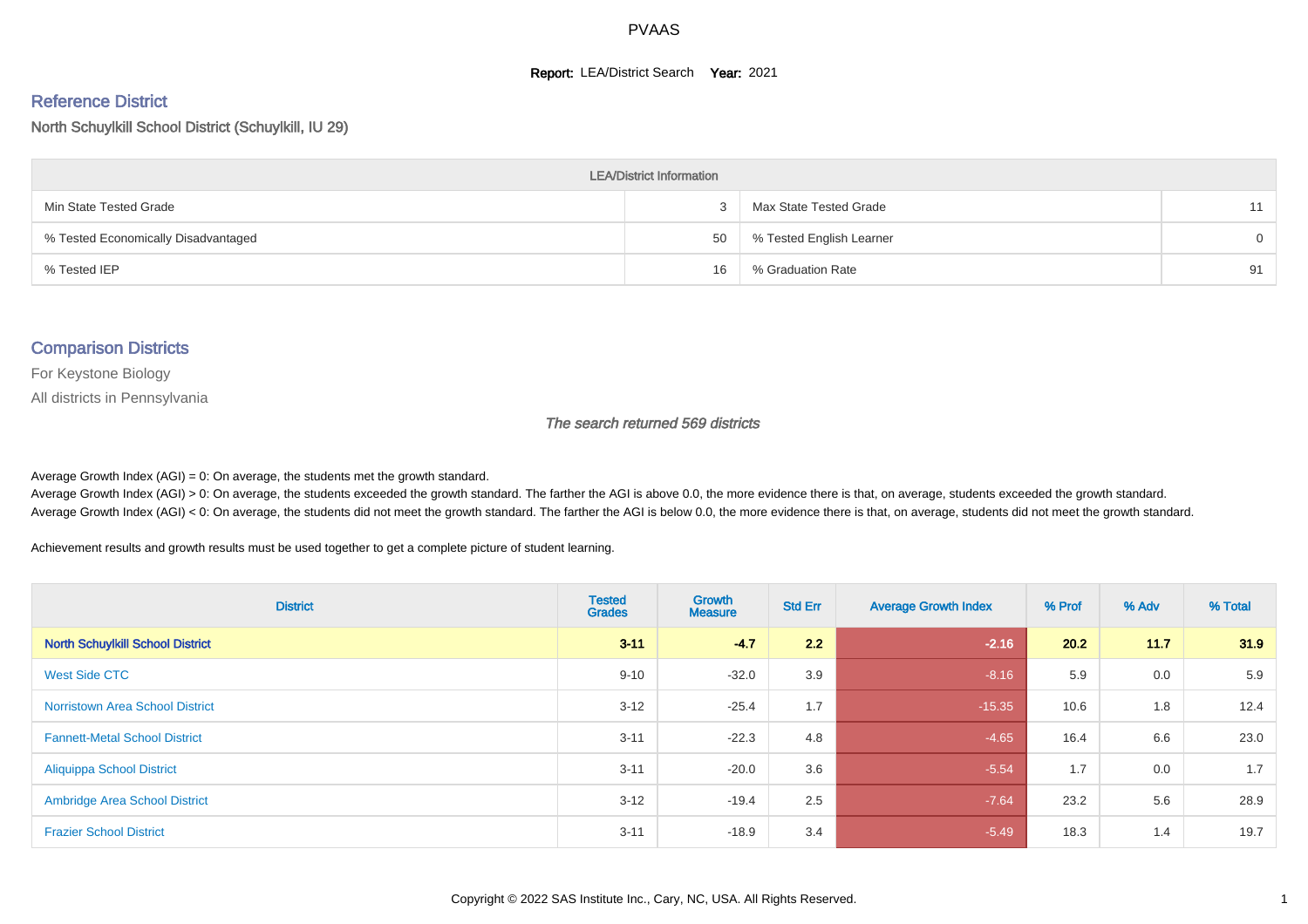| <b>District</b>                                    | <b>Tested</b><br><b>Grades</b> | <b>Growth</b><br><b>Measure</b> | <b>Std Err</b> | <b>Average Growth Index</b> | % Prof | % Adv   | % Total |
|----------------------------------------------------|--------------------------------|---------------------------------|----------------|-----------------------------|--------|---------|---------|
| <b>North Schuylkill School District</b>            | $3 - 11$                       | $-4.7$                          | 2.2            | $-2.16$                     | 20.2   | 11.7    | 31.9    |
| <b>Big Beaver Falls Area School District</b>       | $3 - 11$                       | $-17.9$                         | 2.8            | $-6.27$                     | 9.4    | 2.8     | 12.2    |
| <b>Muhlenberg School District</b>                  | $3 - 10$                       | $-17.8$                         | 1.9            | $-9.34$                     | 12.4   | 4.6     | 17.0    |
| <b>York City School District</b>                   | $3-12$                         | $-17.7$                         | 1.8            | $-10.05$                    | 3.2    | 0.7     | 3.9     |
| <b>Cheltenham School District</b>                  | $3 - 11$                       | $-17.6$                         | 2.0            | $-8.74$                     | 24.4   | 8.3     | 32.6    |
| Imhotep Institute Charter High School              | $9 - 11$                       | $-17.6$                         | 5.8            | $-3.03$                     | 15.4   | 0.0     | 15.4    |
| <b>Williamsburg Community School District</b>      | $3 - 11$                       | $-16.9$                         | 4.1            | $-4.14$                     | 22.4   | $0.0\,$ | 22.4    |
| <b>Allentown City School District</b>              | $3 - 12$                       | $-16.9$                         | 1.4            | $-12.37$                    | 5.9    | 0.4     | 6.3     |
| <b>Chartiers-Houston School District</b>           | $3 - 10$                       | $-16.5$                         | 3.5            | $-4.79$                     | 26.3   | 6.6     | 32.9    |
| Meyersdale Area School District                    | $3 - 11$                       | $-16.1$                         | 3.3            | $-4.94$                     | 20.3   | 5.8     | 26.1    |
| <b>Washington School District</b>                  | $3 - 11$                       | $-15.9$                         | 2.9            | $-5.44$                     | 12.9   | 1.7     | 14.7    |
| <b>North Hills School District</b>                 | $3 - 11$                       | $-15.8$                         | 1.8            | $-8.84$                     | 26.4   | 19.8    | 46.2    |
| La Academia Partnership Charter School             | $6 - 11$                       | $-15.5$                         | 5.7            | $-2.70$                     | 2.3    | 0.0     | 2.3     |
| <b>Turkeyfoot Valley Area School District</b>      | $3 - 12$                       | $-15.4$                         | 5.8            | $-2.66$                     | 3.8    | $3.8\,$ | 7.6     |
| <b>Lincoln Park Performing Arts Charter School</b> | $7 - 11$                       | $-14.9$                         | 2.7            | $-5.45$                     | 39.3   | 8.9     | 48.2    |
| Philadelphia Academy Charter School                | $3 - 11$                       | $-14.7$                         | 2.7            | $-5.42$                     | 21.6   | 3.9     | 25.5    |
| <b>Hanover Area School District</b>                | $3 - 11$                       | $-14.7$                         | 4.7            | $-3.13$                     | 12.1   | 3.0     | 15.2    |
| <b>Executive Education Academy Charter School</b>  | $3 - 10$                       | $-14.6$                         | 3.0            | $-4.81$                     | 8.5    | $1.2$   | 9.8     |
| <b>Shade-Central City School District</b>          | $3 - 11$                       | $-14.6$                         | 4.0            | $-3.68$                     | 9.6    | 0.0     | 9.6     |
| <b>Northwestern School District</b>                | $3 - 11$                       | $-14.6$                         | 3.2            | $-4.51$                     | 32.5   | 13.7    | 46.2    |
| <b>Butler Area School District</b>                 | $3 - 11$                       | $-14.1$                         | 1.5            | $-9.60$                     | 26.4   | 11.1    | 37.5    |
| <b>Greater Latrobe School District</b>             | $3 - 11$                       | $-14.1$                         | 2.0            | $-7.14$                     | 41.0   | 12.6    | 53.6    |
| <b>California Area School District</b>             | $3 - 10$                       | $-13.7$                         | 4.5            | $-3.06$                     | 41.7   | 16.7    | 58.3    |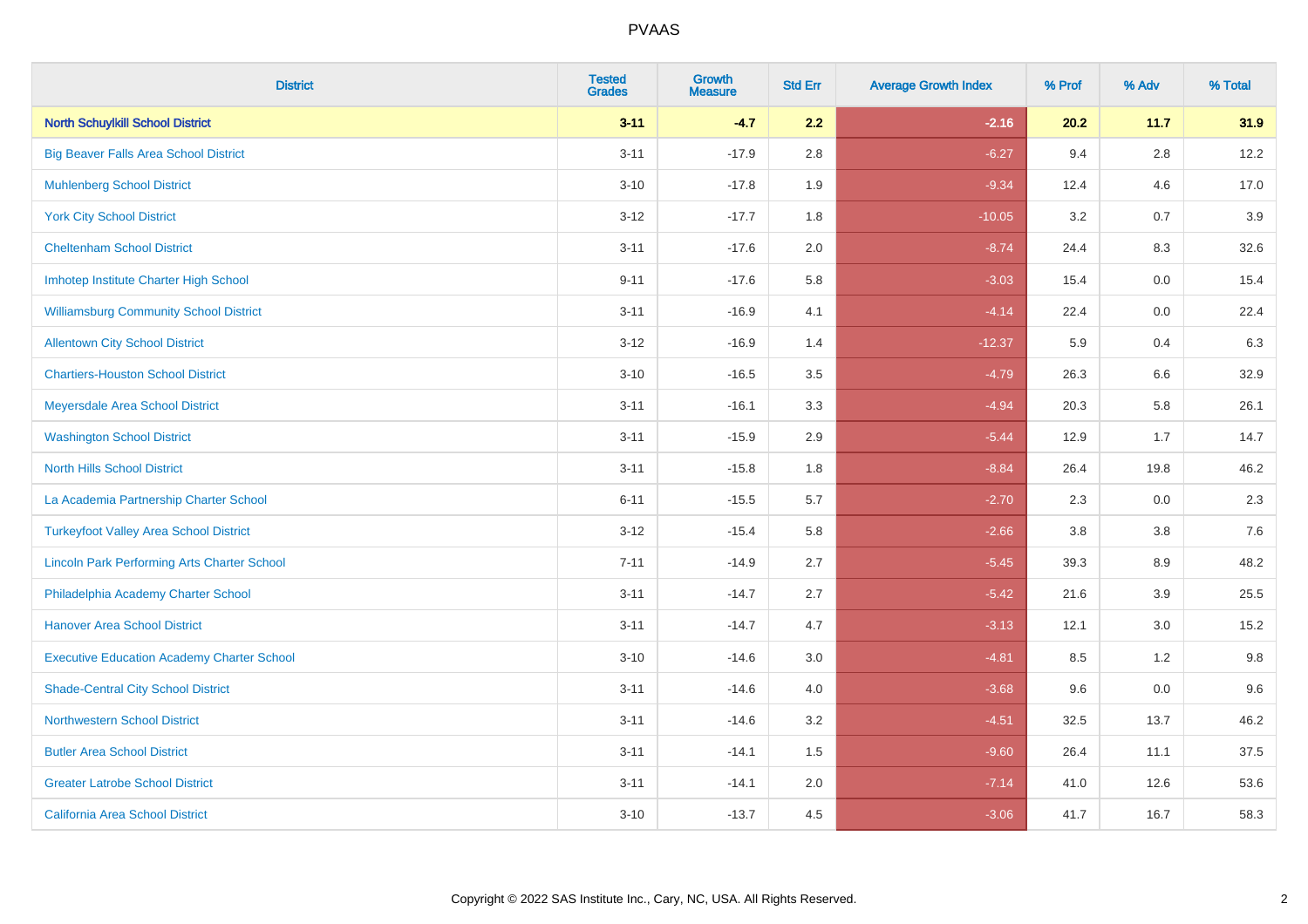| <b>District</b>                                | <b>Tested</b><br><b>Grades</b> | Growth<br><b>Measure</b> | <b>Std Err</b> | <b>Average Growth Index</b> | % Prof | % Adv   | % Total |
|------------------------------------------------|--------------------------------|--------------------------|----------------|-----------------------------|--------|---------|---------|
| <b>North Schuylkill School District</b>        | $3 - 11$                       | $-4.7$                   | 2.2            | $-2.16$                     | 20.2   | 11.7    | 31.9    |
| <b>New Castle Area School District</b>         | $3 - 12$                       | $-13.6$                  | 2.3            | $-5.99$                     | 17.6   | 2.0     | 19.5    |
| <b>Central Fulton School District</b>          | $3 - 11$                       | $-13.3$                  | 3.2            | $-4.20$                     | 18.1   | 9.7     | 27.8    |
| <b>Panther Valley School District</b>          | $3-12$                         | $-13.3$                  | 3.2            | $-4.10$                     | 31.5   | 4.1     | 35.6    |
| <b>Greenville Area School District</b>         | $3 - 11$                       | $-13.2$                  | 3.0            | $-4.45$                     | 32.1   | 4.6     | 36.7    |
| Morrisville Borough School District            | $3 - 11$                       | $-13.1$                  | 3.7            | $-3.52$                     | 4.9    | 1.6     | 6.6     |
| <b>Tussey Mountain School District</b>         | $3 - 12$                       | $-13.0$                  | 3.3            | $-3.93$                     | 11.1   | $3.2\,$ | 14.3    |
| <b>Riverview School District</b>               | $3 - 11$                       | $-13.0$                  | 4.0            | $-3.29$                     | 43.1   | 7.8     | 51.0    |
| <b>Pittsburgh School District</b>              | $3 - 11$                       | $-13.0$                  | 1.1            | $-12.25$                    | 16.1   | 6.5     | 22.6    |
| <b>Tacony Academy Charter School</b>           | $3 - 11$                       | $-12.9$                  | 3.3            | $-3.90$                     | 8.6    | 1.4     | 10.0    |
| <b>Central Cambria School District</b>         | $3 - 11$                       | $-12.7$                  | 2.3            | $-5.61$                     | 19.4   | 7.4     | 26.9    |
| <b>Neshannock Township School District</b>     | $3 - 10$                       | $-12.5$                  | 2.7            | $-4.73$                     | 29.0   | 13.0    | 42.0    |
| <b>Ellwood City Area School District</b>       | $3 - 11$                       | $-12.5$                  | 3.1            | $-4.00$                     | 26.7   | 8.7     | 35.4    |
| <b>Southmoreland School District</b>           | $3 - 11$                       | $-12.5$                  | 3.1            | $-4.04$                     | 33.3   | 15.5    | 48.8    |
| <b>Wilkes-Barre Area School District</b>       | $3 - 11$                       | $-12.4$                  | 2.4            | $-5.18$                     | 14.2   | 3.7     | 17.9    |
| <b>Hanover Public School District</b>          | $3 - 11$                       | $-12.4$                  | 2.7            | $-4.50$                     | 22.7   | 6.2     | 28.9    |
| <b>Girard School District</b>                  | $3 - 11$                       | $-12.3$                  | 2.6            | $-4.76$                     | 29.7   | 18.9    | 48.6    |
| <b>Dunmore School District</b>                 | $3 - 11$                       | $-12.2$                  | 2.7            | $-4.51$                     | 15.0   | 5.3     | 20.4    |
| <b>Mcguffey School District</b>                | $3 - 11$                       | $-12.1$                  | 3.0            | $-4.06$                     | 12.8   | 5.9     | 18.6    |
| Jefferson-Morgan School District               | $3 - 10$                       | $-12.0$                  | 3.9            | $-3.09$                     | 28.6   | 6.1     | 34.7    |
| <b>West Mifflin Area School District</b>       | $3-12$                         | $-11.9$                  | 2.5            | $-4.77$                     | 15.9   | 4.0     | 19.9    |
| <b>Windber Area School District</b>            | $3 - 11$                       | $-11.9$                  | 3.0            | $-3.94$                     | 41.0   | 10.3    | 51.3    |
| Lehigh Valley Charter High School For The Arts | $9 - 10$                       | $-11.8$                  | 2.5            | $-4.76$                     | 28.9   | 5.7     | 34.6    |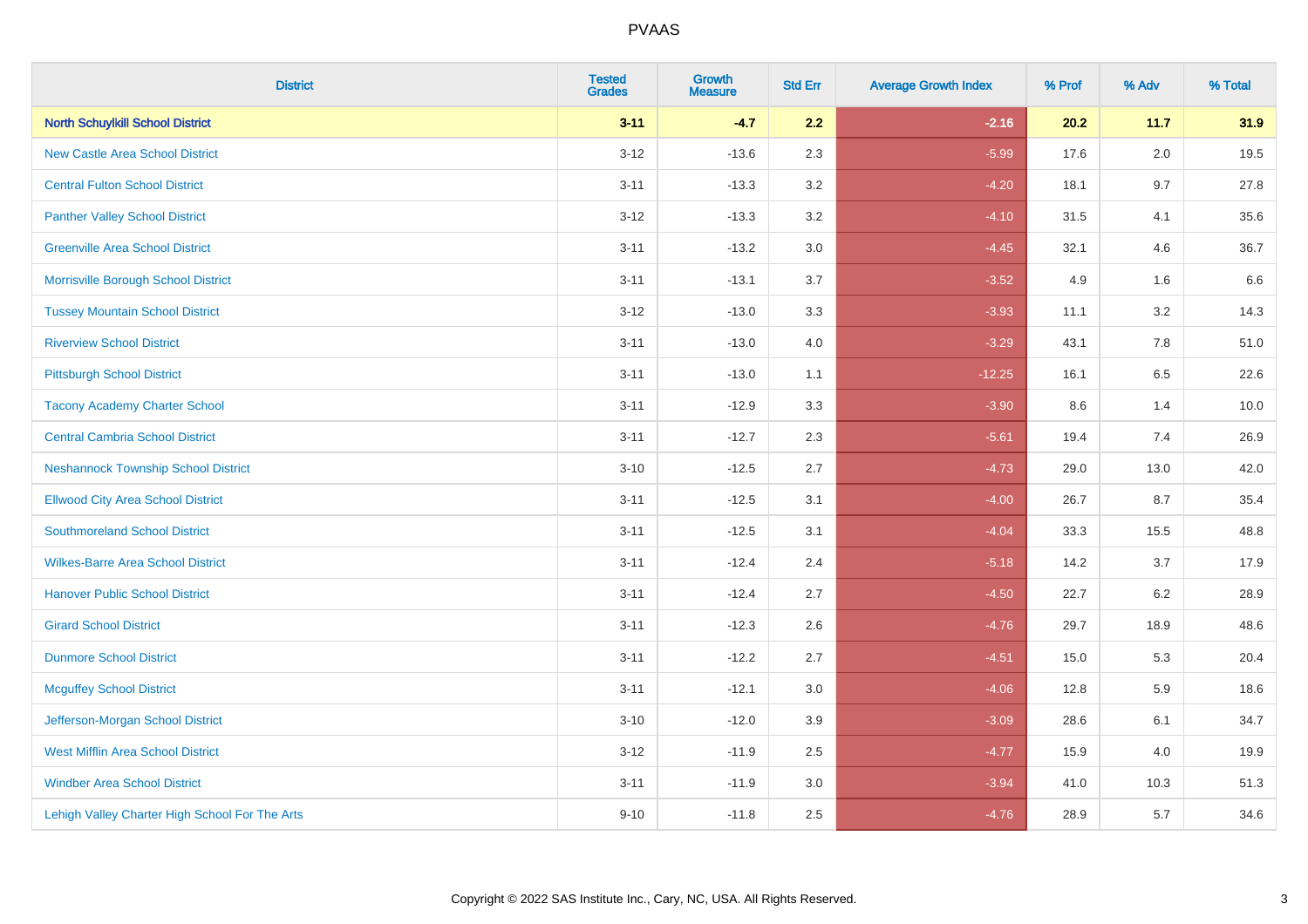| <b>District</b>                               | <b>Tested</b><br><b>Grades</b> | Growth<br><b>Measure</b> | <b>Std Err</b> | <b>Average Growth Index</b> | % Prof | % Adv   | % Total |
|-----------------------------------------------|--------------------------------|--------------------------|----------------|-----------------------------|--------|---------|---------|
| <b>North Schuylkill School District</b>       | $3 - 11$                       | $-4.7$                   | 2.2            | $-2.16$                     | 20.2   | 11.7    | 31.9    |
| <b>Derry Area School District</b>             | $3 - 11$                       | $-11.8$                  | 2.6            | $-4.53$                     | 34.8   | 6.1     | 40.9    |
| <b>Moniteau School District</b>               | $3 - 11$                       | $-11.8$                  | 2.9            | $-4.07$                     | 22.6   | $5.0\,$ | 27.6    |
| Jefferson County-Dubois AVTS                  | $9 - 11$                       | $-11.7$                  | 3.1            | $-3.72$                     | 17.6   | $2.8\,$ | 20.4    |
| <b>Williamsport Area School District</b>      | $3 - 11$                       | $-11.7$                  | 1.4            | $-8.29$                     | 18.2   | 10.5    | 28.7    |
| <b>Forbes Road School District</b>            | $3 - 11$                       | $-11.5$                  | 4.7            | $-2.43$                     | 23.1   | 10.3    | 33.3    |
| <b>Old Forge School District</b>              | $3 - 12$                       | $-11.3$                  | 3.1            | $-3.62$                     | 28.6   | 13.2    | 41.8    |
| <b>Burgettstown Area School District</b>      | $3 - 11$                       | $-11.2$                  | 3.2            | $-3.46$                     | 16.0   | 2.7     | 18.7    |
| <b>Mid Valley School District</b>             | $3 - 10$                       | $-11.1$                  | 2.7            | $-4.07$                     | 28.3   | 8.1     | 36.4    |
| Lackawanna Trail School District              | $3 - 10$                       | $-11.0$                  | 3.3            | $-3.35$                     | 13.1   | 18.0    | 31.2    |
| <b>York Co School Of Technology</b>           | $9 - 12$                       | $-10.9$                  | 1.6            | $-6.79$                     | 22.6   | 4.0     | 26.6    |
| <b>East Lycoming School District</b>          | $3 - 11$                       | $-10.9$                  | 2.1            | $-5.08$                     | 22.5   | 8.2     | 30.8    |
| Jim Thorpe Area School District               | $3 - 11$                       | $-10.9$                  | 2.4            | $-4.48$                     | 19.5   | 6.0     | 25.5    |
| <b>Ligonier Valley School District</b>        | $3 - 11$                       | $-10.8$                  | 3.1            | $-3.43$                     | 34.1   | 5.8     | 39.9    |
| <b>General Mclane School District</b>         | $3 - 11$                       | $-10.7$                  | 2.4            | $-4.40$                     | 34.0   | 15.6    | 49.6    |
| <b>Mohawk Area School District</b>            | $3 - 11$                       | $-10.5$                  | 2.8            | $-3.75$                     | 35.1   | 10.6    | 45.7    |
| <b>Kennett Consolidated School District</b>   | $3 - 11$                       | $-10.4$                  | 1.7            | $-6.27$                     | 28.7   | 14.0    | 42.7    |
| <b>Commodore Perry School District</b>        | $3 - 11$                       | $-10.4$                  | 4.5            | $-2.30$                     | 29.4   | 5.9     | 35.3    |
| <b>Hempfield Area School District</b>         | $3 - 12$                       | $-10.2$                  | 1.6            | $-6.37$                     | 28.1   | 19.2    | 47.3    |
| <b>Scranton School District</b>               | $3 - 12$                       | $-10.1$                  | 2.5            | $-4.04$                     | 20.0   | 7.7     | 27.7    |
| <b>Milton Area School District</b>            | $3 - 11$                       | $-10.1$                  | 2.5            | $-4.04$                     | 23.0   | 11.3    | 34.2    |
| <b>Lancaster School District</b>              | $3 - 12$                       | $-10.0$                  | 1.4            | $-7.22$                     | 9.0    | 3.9     | 12.8    |
| <b>Clarion-Limestone Area School District</b> | $3 - 12$                       | $-10.0$                  | 3.6            | $-2.76$                     | 28.3   | 20.0    | 48.3    |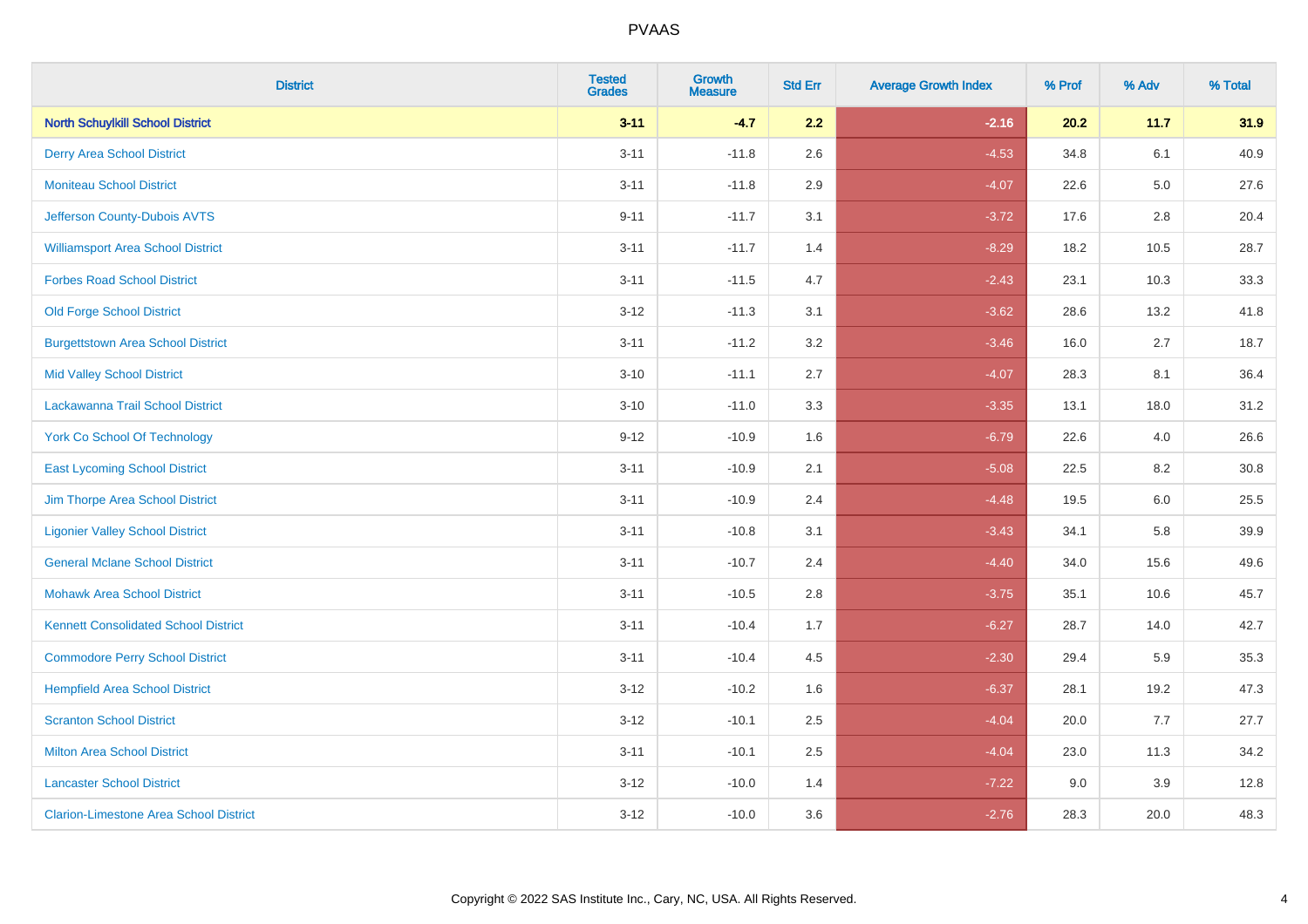| <b>District</b>                                | <b>Tested</b><br><b>Grades</b> | <b>Growth</b><br><b>Measure</b> | <b>Std Err</b> | <b>Average Growth Index</b> | % Prof | % Adv   | % Total |
|------------------------------------------------|--------------------------------|---------------------------------|----------------|-----------------------------|--------|---------|---------|
| <b>North Schuylkill School District</b>        | $3 - 11$                       | $-4.7$                          | 2.2            | $-2.16$                     | 20.2   | 11.7    | 31.9    |
| <b>Deer Lakes School District</b>              | $3 - 11$                       | $-10.0$                         | 2.5            | $-4.02$                     | 27.7   | $9.9\,$ | 37.6    |
| <b>Lawrence County CTC</b>                     | $10 - 11$                      | $-9.8$                          | 3.7            | $-2.68$                     | 7.3    | 0.0     | 7.3     |
| <b>Big Spring School District</b>              | $3 - 11$                       | $-9.8$                          | 2.3            | $-4.32$                     | 23.6   | 12.9    | 36.5    |
| <b>West York Area School District</b>          | $3 - 12$                       | $-9.8$                          | 2.7            | $-3.57$                     | 21.9   | 10.9    | 32.8    |
| <b>Mastery Charter School - Gratz Campus</b>   | $7 - 10$                       | $-9.5$                          | 4.6            | $-2.09$                     | 0.0    | 3.4     | 3.4     |
| Jamestown Area School District                 | $3 - 11$                       | $-9.5$                          | 4.1            | $-2.33$                     | 41.5   | 4.9     | 46.3    |
| <b>Antietam School District</b>                | $3 - 10$                       | $-9.5$                          | 3.7            | $-2.57$                     | 20.9   | 1.5     | 22.4    |
| <b>Coatesville Area School District</b>        | $3 - 11$                       | $-9.5$                          | 1.6            | $-5.81$                     | 12.8   | 3.3     | 16.2    |
| <b>Plum Borough School District</b>            | $3 - 11$                       | $-9.4$                          | 2.4            | $-3.98$                     | 32.9   | 27.4    | 60.4    |
| Insight PA Cyber Charter School                | $3 - 11$                       | $-9.4$                          | 5.8            | $-1.62$                     | 25.6   | 4.6     | 30.2    |
| <b>Western Beaver County School District</b>   | $3 - 11$                       | $-9.3$                          | 4.2            | $-2.20$                     | 45.1   | 3.9     | 49.0    |
| <b>Carbon Career &amp; Technical Institute</b> | $9 - 11$                       | $-9.3$                          | 3.2            | $-2.92$                     | 19.6   | 2.2     | 21.7    |
| <b>Chartiers Valley School District</b>        | $3 - 11$                       | $-9.1$                          | 2.1            | $-4.23$                     | 20.7   | 17.4    | 38.0    |
| <b>South Park School District</b>              | $3 - 11$                       | $-8.8$                          | 2.5            | $-3.46$                     | 28.1   | 17.0    | 45.2    |
| <b>Grove City Area School District</b>         | $3 - 12$                       | $-8.8$                          | 2.3            | $-3.89$                     | 25.6   | 16.4    | 42.0    |
| <b>Trinity Area School District</b>            | $3 - 11$                       | $-8.7$                          | 1.8            | $-4.87$                     | 20.9   | 9.8     | 30.8    |
| <b>Union City Area School District</b>         | $3 - 12$                       | $-8.7$                          | 3.3            | $-2.59$                     | 29.7   | 10.9    | 40.6    |
| <b>Shanksville-Stonycreek School District</b>  | $3 - 10$                       | $-8.6$                          | 5.5            | $-1.55$                     | 17.6   | 23.5    | 41.2    |
| Southern Columbia Area School District         | $3 - 11$                       | $-8.5$                          | 3.0            | $-2.83$                     | 30.5   | 12.8    | 43.3    |
| <b>Interboro School District</b>               | $3 - 12$                       | $-8.4$                          | 2.0            | $-4.27$                     | 27.6   | 6.4     | 34.1    |
| <b>Montoursville Area School District</b>      | $3 - 12$                       | $-8.4$                          | 2.6            | $-3.17$                     | 38.8   | 18.2    | 57.0    |
| Salisbury-Elk Lick School District             | $3 - 11$                       | $-8.4$                          | 5.8            | $-1.45$                     | 33.3   | 5.6     | 38.9    |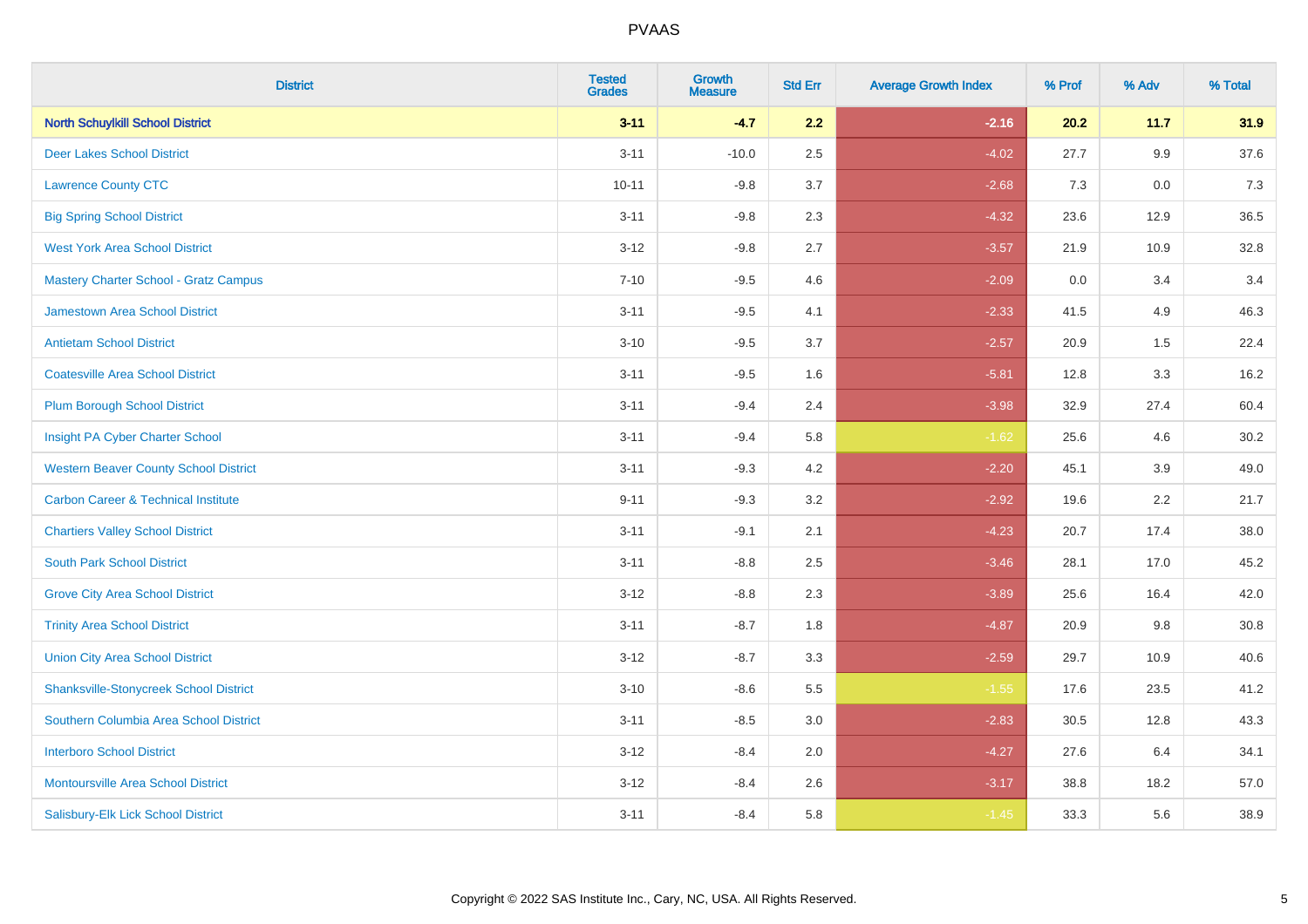| <b>District</b>                               | <b>Tested</b><br><b>Grades</b> | <b>Growth</b><br><b>Measure</b> | <b>Std Err</b> | <b>Average Growth Index</b> | % Prof | % Adv   | % Total |
|-----------------------------------------------|--------------------------------|---------------------------------|----------------|-----------------------------|--------|---------|---------|
| <b>North Schuylkill School District</b>       | $3 - 11$                       | $-4.7$                          | 2.2            | $-2.16$                     | 20.2   | 11.7    | 31.9    |
| <b>Shikellamy School District</b>             | $3 - 10$                       | $-8.3$                          | 2.4            | $-3.42$                     | 20.8   | 18.5    | 39.2    |
| <b>Achievement House Charter School</b>       | $7 - 11$                       | $-8.2$                          | 3.6            | $-2.28$                     | 16.7   | 2.8     | 19.4    |
| <b>Pittston Area School District</b>          | $3 - 11$                       | $-8.2$                          | 2.2            | $-3.75$                     | 26.7   | 14.8    | 41.5    |
| <b>West Greene School District</b>            | $3 - 11$                       | $-8.1$                          | 3.9            | $-2.08$                     | 31.0   | 11.9    | 42.9    |
| Boys Latin Of Philadelphia Charter School     | $6 - 12$                       | $-8.0$                          | 2.7            | $-3.02$                     | 1.4    | 0.0     | 1.4     |
| <b>Jenkintown School District</b>             | $3 - 11$                       | $-7.9$                          | 4.1            | $-1.92$                     | 34.1   | 27.3    | 61.4    |
| <b>Mount Carmel Area School District</b>      | $3 - 11$                       | $-7.9$                          | 2.3            | $-3.38$                     | 18.2   | 4.4     | 22.6    |
| Philadelphia City School District             | $3 - 12$                       | $-7.8$                          | 0.6            | $-13.43$                    | 16.4   | 6.5     | 22.9    |
| <b>Somerset Area School District</b>          | $3 - 11$                       | $-7.6$                          | 2.4            | $-3.17$                     | 21.0   | 14.5    | 35.5    |
| <b>Octorara Area School District</b>          | $3 - 11$                       | $-7.5$                          | 3.2            | $-2.35$                     | 26.1   | 17.0    | 43.2    |
| <b>Redbank Valley School District</b>         | $3 - 11$                       | $-7.5$                          | 3.1            | $-2.41$                     | 12.4   | 10.6    | 23.1    |
| <b>Blairsville-Saltsburg School District</b>  | $3 - 11$                       | $-7.5$                          | 2.8            | $-2.67$                     | 20.1   | $8.2\,$ | 28.3    |
| <b>Bristol Township School District</b>       | $3 - 11$                       | $-7.4$                          | 1.4            | $-5.32$                     | 13.8   | 4.6     | 18.4    |
| <b>West Middlesex Area School District</b>    | $3 - 10$                       | $-7.4$                          | 3.5            | $-2.11$                     | 32.0   | 9.6     | 41.6    |
| Lincoln Leadership Academy Charter School     | $3 - 12$                       | $-7.4$                          | 3.7            | $-1.99$                     | 6.4    | 2.1     | 8.5     |
| Catasauqua Area School District               | $3 - 12$                       | $-7.3$                          | 2.8            | $-2.58$                     | 27.1   | 11.2    | 38.3    |
| <b>Innovative Arts Academy Charter School</b> | $6 - 11$                       | $-7.2$                          | 2.5            | $-2.83$                     | 2.0    | 0.0     | 2.0     |
| <b>Keystone Oaks School District</b>          | $3 - 11$                       | $-7.2$                          | 2.3            | $-3.14$                     | 30.0   | 11.1    | 41.0    |
| Karns City Area School District               | $3 - 11$                       | $-7.2$                          | 2.6            | $-2.71$                     | 26.4   | 20.8    | 47.2    |
| <b>Columbia-Montour AVTS</b>                  | $9 - 10$                       | $-7.1$                          | 2.8            | $-2.52$                     | 19.5   | 3.2     | 22.7    |
| <b>Carmichaels Area School District</b>       | $3 - 10$                       | $-7.0$                          | 3.1            | $-2.30$                     | 17.8   | 9.6     | 27.4    |
| <b>Sto-Rox School District</b>                | $3 - 10$                       | $-7.0$                          | 3.5            | $-1.99$                     | 3.2    | 0.0     | 3.2     |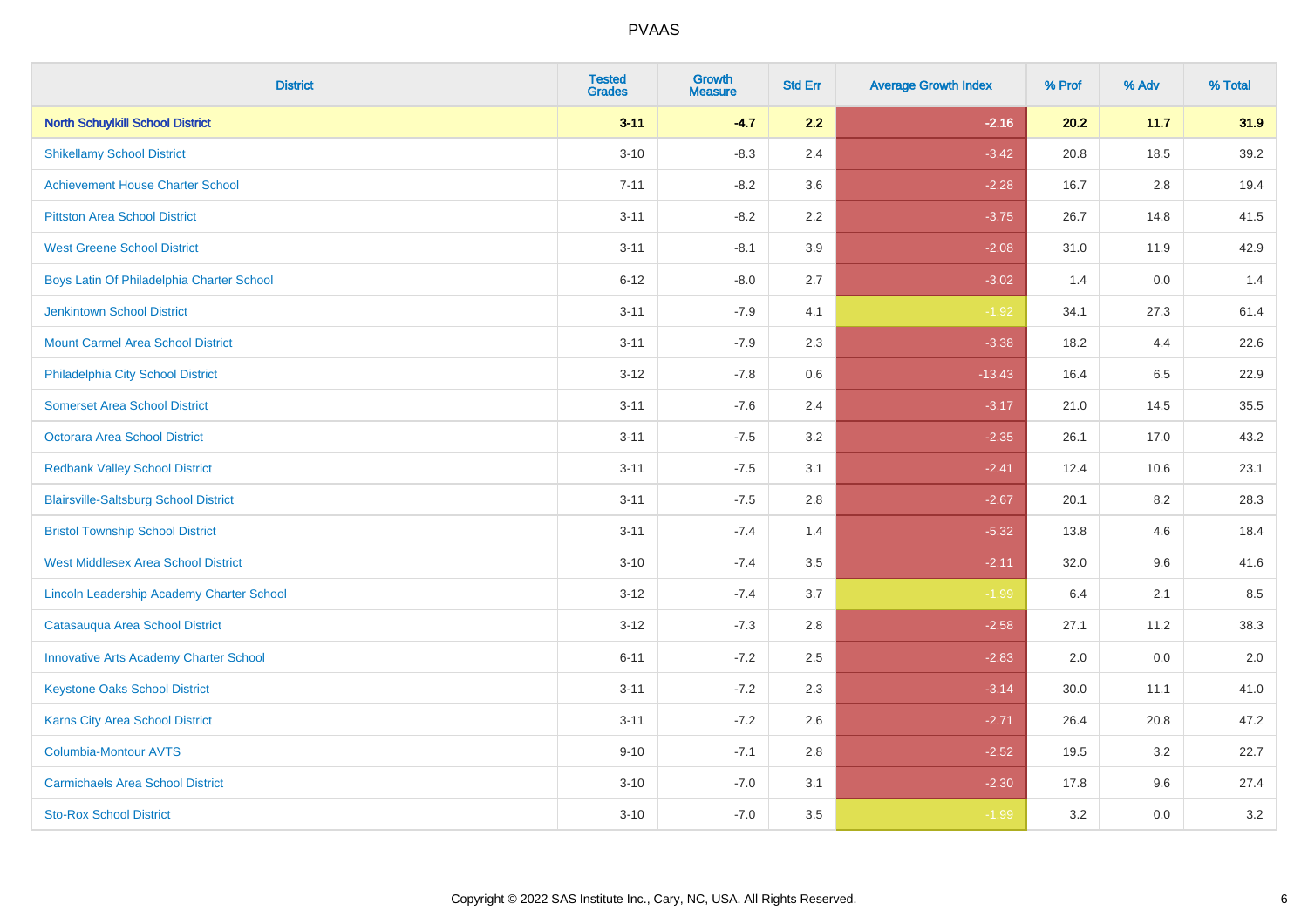| <b>District</b>                                        | <b>Tested</b><br><b>Grades</b> | <b>Growth</b><br><b>Measure</b> | <b>Std Err</b> | <b>Average Growth Index</b> | % Prof | % Adv   | % Total  |
|--------------------------------------------------------|--------------------------------|---------------------------------|----------------|-----------------------------|--------|---------|----------|
| <b>North Schuylkill School District</b>                | $3 - 11$                       | $-4.7$                          | 2.2            | $-2.16$                     | 20.2   | 11.7    | 31.9     |
| <b>Berwick Area School District</b>                    | $3 - 11$                       | $-6.9$                          | 2.4            | $-2.84$                     | 22.3   | 11.5    | 33.8     |
| <b>Richland School District</b>                        | $3 - 11$                       | $-6.9$                          | 2.6            | $-2.63$                     | 40.1   | 20.9    | 61.0     |
| <b>Greensburg Salem School District</b>                | $3 - 11$                       | $-6.9$                          | 2.2            | $-3.06$                     | 30.3   | 13.3    | 43.6     |
| <b>Corry Area School District</b>                      | $3 - 11$                       | $-6.8$                          | 2.3            | $-3.01$                     | 24.0   | 8.8     | 32.8     |
| <b>Greater Nanticoke Area School District</b>          | $3 - 12$                       | $-6.8$                          | 2.6            | $-2.58$                     | 15.2   | $8.9\,$ | 24.1     |
| Millersburg Area School District                       | $3 - 11$                       | $-6.6$                          | 3.4            | $-1.92$                     | 24.1   | 10.3    | 34.5     |
| <b>Sharon City School District</b>                     | $3 - 11$                       | $-6.5$                          | 2.3            | $-2.79$                     | 13.1   | 5.0     | 18.1     |
| <b>Keystone Education Center Charter School</b>        | $3 - 12$                       | $-6.5$                          | 5.1            | $-1.28$                     | 0.0    | 0.0     | $0.0\,$  |
| <b>Union Area School District</b>                      | $3 - 11$                       | $-6.5$                          | 3.8            | $-1.70$                     | 30.6   | 12.2    | 42.9     |
| Perseus House Charter School Of Excellence             | $6 - 11$                       | $-6.4$                          | 2.6            | $-2.50$                     | 0.9    | 0.0     | 0.9      |
| <b>East Allegheny School District</b>                  | $3 - 11$                       | $-6.4$                          | 3.0            | $-2.11$                     | 21.0   | 7.4     | 28.4     |
| <b>Conemaugh Valley School District</b>                | $3 - 12$                       | $-6.3$                          | 4.1            | $-1.54$                     | 23.7   | 5.1     | 28.8     |
| <b>Wellsboro Area School District</b>                  | $3 - 11$                       | $-6.3$                          | 3.0            | $-2.08$                     | 24.4   | 13.4    | 37.8     |
| <b>Freedom Area School District</b>                    | $3 - 11$                       | $-6.3$                          | 3.1            | $-2.04$                     | 22.9   | 8.4     | 31.3     |
| <b>Riverside School District</b>                       | $3 - 11$                       | $-6.2$                          | 2.7            | $-2.33$                     | 20.8   | 17.0    | 37.7     |
| <b>Environmental Charter School At Frick Park</b>      | $3-9$                          | $-6.2$                          | 3.7            | $-1.67$                     | 25.9   | 3.4     | 29.3     |
| <b>Avonworth School District</b>                       | $3 - 10$                       | $-6.2$                          | 2.3            | $-2.68$                     | 35.9   | 14.1    | $50.0\,$ |
| <b>Eastern York School District</b>                    | $3 - 11$                       | $-6.2$                          | 2.3            | $-2.70$                     | 27.8   | 18.5    | 46.4     |
| <b>Chester Charter Scholars Academy Charter School</b> | $3 - 12$                       | $-6.2$                          | 3.3            | $-1.88$                     | 2.2    | 0.0     | 2.2      |
| <b>Yough School District</b>                           | $3 - 10$                       | $-6.2$                          | 2.7            | $-2.27$                     | 28.9   | 8.8     | 37.7     |
| <b>Cambria Heights School District</b>                 | $3 - 10$                       | $-6.2$                          | 2.9            | $-2.11$                     | 25.0   | 13.0    | 38.0     |
| <b>Ridgway Area School District</b>                    | $3 - 11$                       | $-6.1$                          | 4.0            | $-1.53$                     | 42.2   | 15.6    | 57.8     |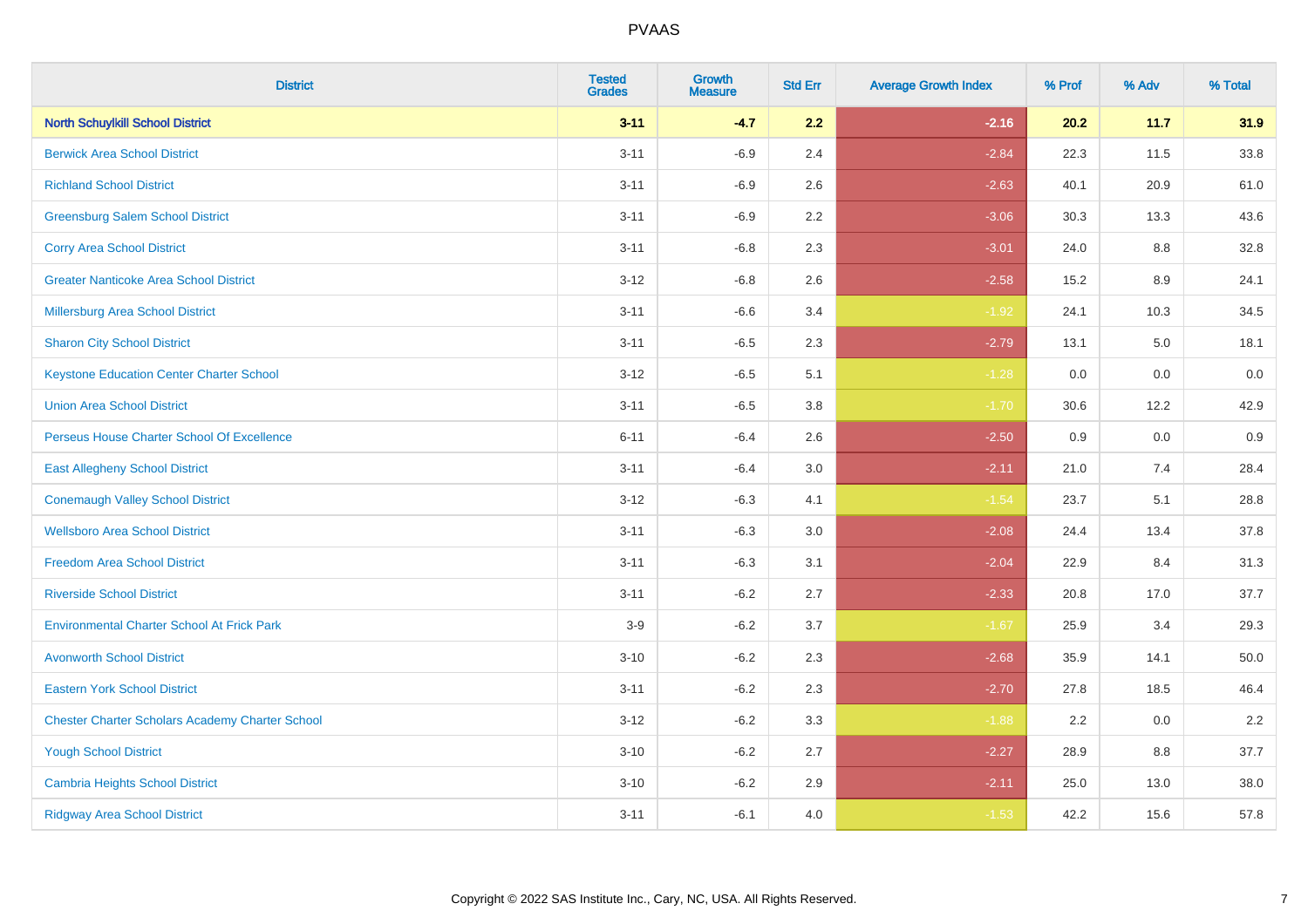| <b>District</b>                                 | <b>Tested</b><br><b>Grades</b> | <b>Growth</b><br><b>Measure</b> | <b>Std Err</b> | <b>Average Growth Index</b> | % Prof | % Adv   | % Total |
|-------------------------------------------------|--------------------------------|---------------------------------|----------------|-----------------------------|--------|---------|---------|
| <b>North Schuylkill School District</b>         | $3 - 11$                       | $-4.7$                          | 2.2            | $-2.16$                     | 20.2   | 11.7    | 31.9    |
| <b>Montour School District</b>                  | $3 - 11$                       | $-6.1$                          | 2.1            | $-2.95$                     | 31.8   | 23.6    | 55.3    |
| <b>Elk Lake School District</b>                 | $3 - 11$                       | $-6.1$                          | 2.9            | $-2.12$                     | 26.3   | 11.6    | 37.9    |
| Mifflinburg Area School District                | $3 - 11$                       | $-6.0$                          | 2.1            | $-2.87$                     | 32.7   | 13.3    | 46.0    |
| <b>Gettysburg Area School District</b>          | $3 - 11$                       | $-6.0$                          | 2.0            | $-3.02$                     | 28.8   | 19.6    | 48.5    |
| <b>Westinghouse Arts Academy Charter School</b> | $9 - 10$                       | $-6.0$                          | 3.3            | $-1.81$                     | 20.2   | $8.9\,$ | 29.1    |
| Southern Huntingdon County School District      | $3 - 11$                       | $-5.9$                          | 3.4            | $-1.76$                     | 32.8   | 4.9     | 37.7    |
| Lehigh Valley Academy Regional Charter School   | $3 - 11$                       | $-5.9$                          | 3.0            | $-1.98$                     | 20.0   | 7.7     | 27.7    |
| <b>Susquenita School District</b>               | $3 - 11$                       | $-5.9$                          | 2.6            | $-2.28$                     | 30.6   | 13.9    | 44.4    |
| <b>Bristol Borough School District</b>          | $3 - 12$                       | $-5.9$                          | 2.9            | $-2.00$                     | 27.8   | 3.3     | 31.1    |
| New Kensington-Arnold School District           | $3 - 11$                       | $-5.8$                          | 3.2            | $-1.80$                     | 10.8   | 1.2     | 12.0    |
| <b>Montgomery Area School District</b>          | $3 - 11$                       | $-5.8$                          | 3.2            | $-1.83$                     | 25.0   | 11.5    | 36.5    |
| <b>Weatherly Area School District</b>           | $3 - 11$                       | $-5.8$                          | 4.0            | $-1.44$                     | 32.1   | 8.9     | 41.1    |
| <b>Rochester Area School District</b>           | $3 - 11$                       | $-5.7$                          | 3.9            | $-1.45$                     | 14.9   | 2.1     | 17.0    |
| Selinsgrove Area School District                | $3 - 12$                       | $-5.7$                          | 2.1            | $-2.74$                     | 25.4   | 13.9    | 39.2    |
| <b>Harmony Area School District</b>             | $3 - 10$                       | $-5.7$                          | 5.0            | $-1.13$                     | 33.3   | $0.0\,$ | 33.3    |
| Mechanicsburg Area School District              | $3 - 11$                       | $-5.7$                          | 1.6            | $-3.48$                     | 35.1   | 16.0    | 51.2    |
| Renaissance Academy Charter School              | $3 - 11$                       | $-5.6$                          | 3.1            | $-1.79$                     | 28.4   | 18.5    | 46.9    |
| <b>City CHS</b>                                 | $10 - 11$                      | $-5.6$                          | 2.4            | $-2.34$                     | 15.9   | 1.5     | 17.4    |
| <b>Millville Area School District</b>           | $3 - 12$                       | $-5.6$                          | 4.4            | $-1.26$                     | 31.4   | 11.4    | 42.9    |
| <b>Chambersburg Area School District</b>        | $3 - 11$                       | $-5.6$                          | 1.3            | $-4.42$                     | 24.2   | 15.2    | 39.4    |
| <b>Wyoming Valley West School District</b>      | $3 - 11$                       | $-5.5$                          | 2.3            | $-2.38$                     | 22.2   | 9.2     | 31.4    |
| <b>Elizabeth Forward School District</b>        | $3 - 11$                       | $-5.5$                          | 2.5            | $-2.25$                     | 32.2   | 12.8    | 45.0    |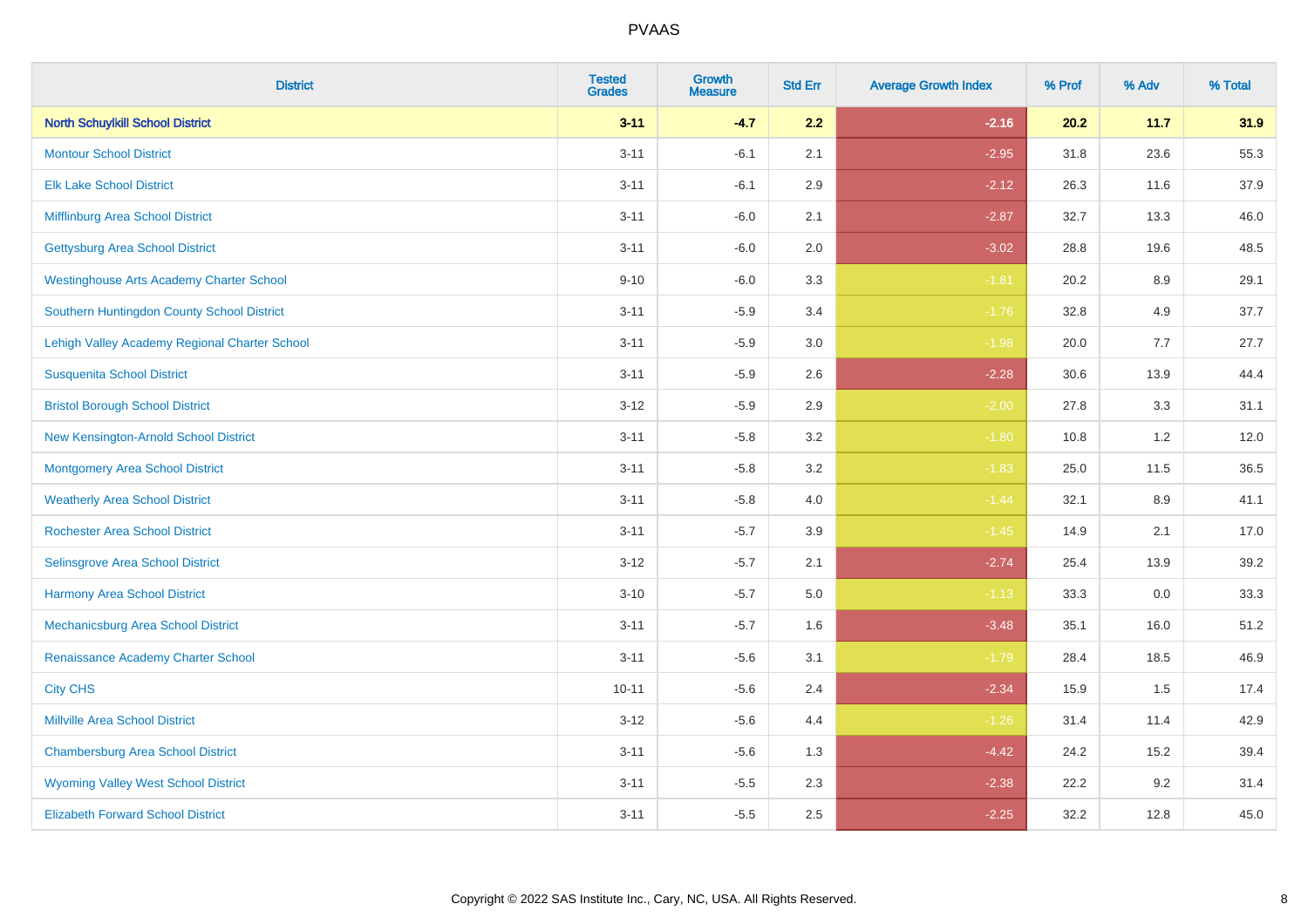| <b>District</b>                                                       | <b>Tested</b><br><b>Grades</b> | Growth<br><b>Measure</b> | <b>Std Err</b> | <b>Average Growth Index</b> | % Prof | % Adv | % Total |
|-----------------------------------------------------------------------|--------------------------------|--------------------------|----------------|-----------------------------|--------|-------|---------|
| <b>North Schuylkill School District</b>                               | $3 - 11$                       | $-4.7$                   | 2.2            | $-2.16$                     | 20.2   | 11.7  | 31.9    |
| <b>Wyoming Area School District</b>                                   | $3 - 10$                       | $-5.5$                   | 2.5            | $-2.21$                     | 32.0   | 9.6   | 41.6    |
| <b>Baldwin-Whitehall School District</b>                              | $3 - 11$                       | $-5.5$                   | 1.9            | $-2.93$                     | 32.0   | 14.7  | 46.7    |
| <b>Riverside Beaver County School District</b>                        | $3 - 11$                       | $-5.5$                   | 2.7            | $-2.03$                     | 35.8   | 23.2  | 59.0    |
| <b>Cornell School District</b>                                        | $3 - 11$                       | $-5.5$                   | 4.6            | $-1.20$                     | 11.3   | 3.2   | 14.5    |
| <b>Pottsgrove School District</b>                                     | $3 - 11$                       | $-5.5$                   | 2.0            | $-2.78$                     | 28.6   | 10.3  | 38.8    |
| <b>Mount Pleasant Area School District</b>                            | $3 - 11$                       | $-5.4$                   | 2.3            | $-2.37$                     | 33.3   | 8.7   | 42.0    |
| <b>North East School District</b>                                     | $3 - 11$                       | $-5.3$                   | 2.7            | $-1.97$                     | 31.7   | 24.8  | 56.4    |
| <b>Wissahickon School District</b>                                    | $3 - 10$                       | $-5.3$                   | 1.7            | $-3.14$                     | 27.5   | 29.0  | 56.6    |
| <b>Steelton-Highspire School District</b>                             | $3 - 11$                       | $-5.3$                   | 3.2            | $-1.65$                     | 13.9   | 0.0   | 13.9    |
| <b>Connellsville Area School District</b>                             | $3 - 11$                       | $-5.3$                   | 2.0            | $-2.67$                     | 24.2   | 5.0   | 29.1    |
| Schuylkill Haven Area School District                                 | $3 - 11$                       | $-5.3$                   | 2.7            | $-1.96$                     | 22.2   | 11.6  | 33.8    |
| <b>Central Dauphin School District</b>                                | $3 - 11$                       | $-5.2$                   | 1.2            | $-4.24$                     | 29.3   | 8.7   | 38.0    |
| <b>Carlisle Area School District</b>                                  | $3 - 11$                       | $-5.2$                   | 1.7            | $-2.99$                     | 28.0   | 19.3  | 47.3    |
| <b>Moshannon Valley School District</b>                               | $3 - 10$                       | $-5.1$                   | 4.6            | $-1.12$                     | 25.0   | 12.5  | 37.5    |
| <b>Southern Fulton School District</b>                                | $3 - 11$                       | $-5.1$                   | 4.0            | $-1.29$                     | 21.7   | 13.0  | 34.8    |
| Preparatory Charter School Of Mathematics, Science, Tech, And Careers | $9 - 10$                       | $-5.1$                   | 2.5            | $-2.03$                     | 6.3    | 1.4   | 7.7     |
| <b>Propel Charter School-Homestead</b>                                | $3 - 11$                       | $-5.0$                   | 3.9            | $-1.27$                     | 7.3    | 0.0   | 7.3     |
| <b>Northeast Bradford School District</b>                             | $3 - 10$                       | $-5.0$                   | 3.7            | $-1.35$                     | 30.6   | 4.8   | 35.5    |
| <b>Canon-Mcmillan School District</b>                                 | $3 - 11$                       | $-5.0$                   | 1.5            | $-3.25$                     | 30.8   | 28.5  | 59.3    |
| <b>Titusville Area School District</b>                                | $3 - 11$                       | $-5.0$                   | 2.5            | $-1.98$                     | 26.5   | 6.8   | 33.3    |
| <b>Cameron County School District</b>                                 | $3 - 12$                       | $-5.0$                   | 4.4            | $-1.12$                     | 34.9   | 4.8   | 39.7    |
| <b>Pottsville Area School District</b>                                | $3 - 12$                       | $-4.9$                   | 2.1            | $-2.36$                     | 21.8   | 7.9   | 29.6    |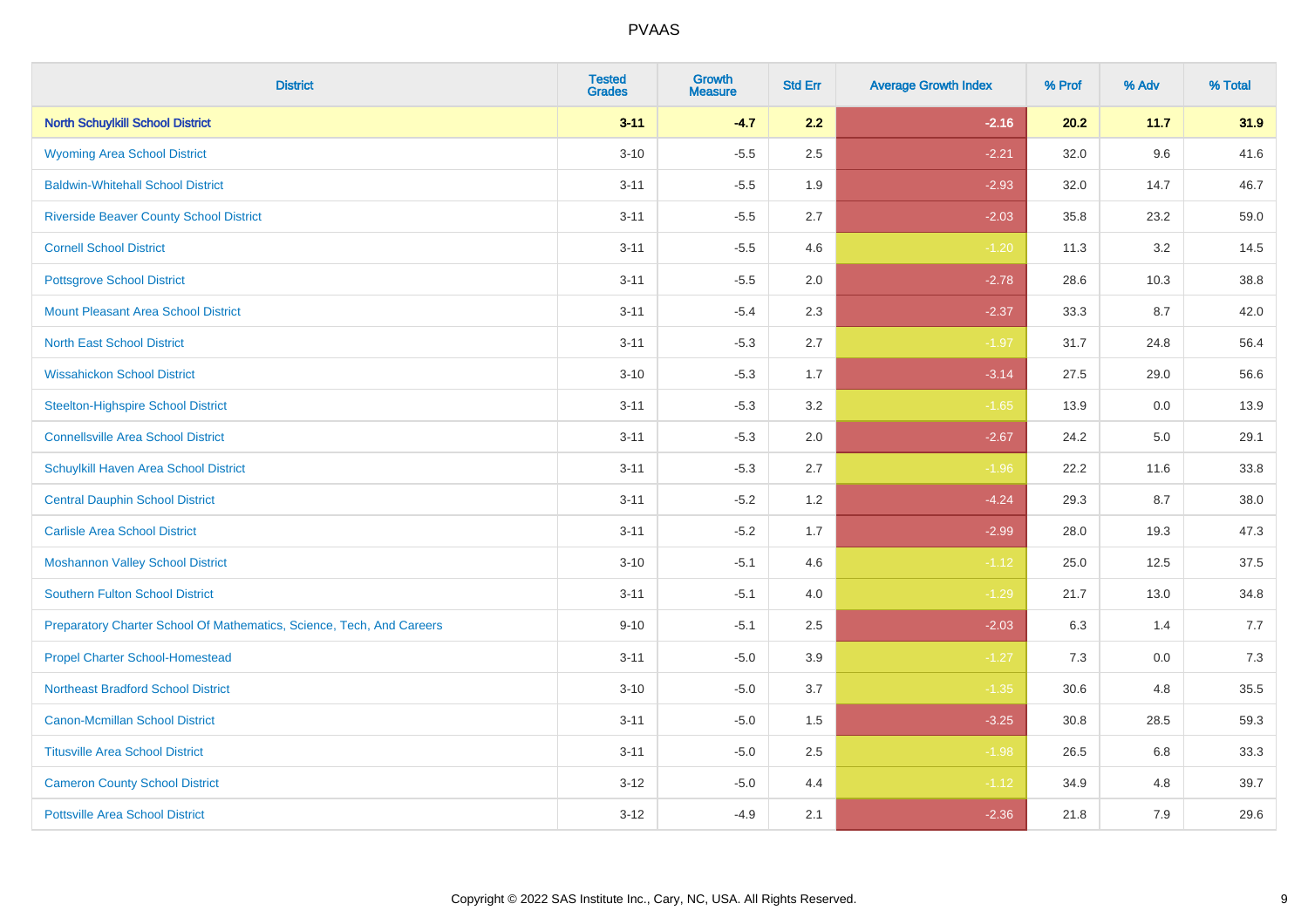| <b>District</b>                              | <b>Tested</b><br><b>Grades</b> | <b>Growth</b><br><b>Measure</b> | <b>Std Err</b> | <b>Average Growth Index</b> | % Prof | % Adv | % Total |
|----------------------------------------------|--------------------------------|---------------------------------|----------------|-----------------------------|--------|-------|---------|
| <b>North Schuylkill School District</b>      | $3 - 11$                       | $-4.7$                          | 2.2            | $-2.16$                     | 20.2   | 11.7  | 31.9    |
| East Stroudsburg Area School District        | $3 - 11$                       | $-4.9$                          | 1.4            | $-3.38$                     | 22.7   | 12.5  | 35.2    |
| <b>North Schuylkill School District</b>      | $3 - 11$                       | $-4.7$                          | 2.2            | $-2.16$                     | 20.2   | 11.7  | 31.9    |
| <b>Troy Area School District</b>             | $3 - 10$                       | $-4.7$                          | 3.2            | $-1.46$                     | 22.8   | 16.5  | 39.2    |
| <b>Shenandoah Valley School District</b>     | $3 - 11$                       | $-4.5$                          | 3.5            | $-1.29$                     | 14.3   | 0.0   | 14.3    |
| <b>Susquehanna Community School District</b> | $3 - 11$                       | $-4.5$                          | 3.8            | $-1.19$                     | 31.9   | 8.8   | 40.7    |
| Penn Cambria School District                 | $3 - 11$                       | $-4.5$                          | 2.4            | $-1.86$                     | 27.3   | 15.8  | 43.2    |
| <b>Erie City School District</b>             | $3 - 12$                       | $-4.5$                          | 1.4            | $-3.09$                     | 13.4   | 6.7   | 20.1    |
| <b>Bethlehem Area School District</b>        | $3 - 11$                       | $-4.5$                          | 1.1            | $-3.91$                     | 20.4   | 11.3  | 31.7    |
| <b>Bethel Park School District</b>           | $3 - 11$                       | $-4.4$                          | 1.7            | $-2.62$                     | 40.1   | 27.3  | 67.4    |
| <b>Governor Mifflin School District</b>      | $3 - 11$                       | $-4.4$                          | 1.6            | $-2.69$                     | 30.3   | 7.7   | 38.0    |
| Pocono Mountain School District              | $3 - 12$                       | $-4.3$                          | 1.8            | $-2.43$                     | 35.5   | 17.1  | 52.6    |
| <b>Quakertown Community School District</b>  | $3 - 12$                       | $-4.3$                          | 1.5            | $-2.79$                     | 33.8   | 20.1  | 53.8    |
| <b>Charleroi School District</b>             | $3 - 11$                       | $-4.3$                          | 2.7            | $-1.55$                     | 22.2   | 15.9  | 38.1    |
| <b>Woodland Hills School District</b>        | $3 - 12$                       | $-4.2$                          | 2.5            | $-1.66$                     | 10.1   | 1.4   | 11.5    |
| Urban Pathways 6-12 Charter School           | $6 - 11$                       | $-4.1$                          | 5.7            | $-0.72$                     | 0.0    | 0.0   | 0.0     |
| Southern Lehigh School District              | $3 - 11$                       | $-4.1$                          | 2.1            | $-1.94$                     | 39.3   | 28.0  | 67.2    |
| <b>Kiski Area School District</b>            | $3 - 11$                       | $-4.0$                          | 2.0            | $-1.99$                     | 23.1   | 18.2  | 41.3    |
| <b>Towanda Area School District</b>          | $3 - 11$                       | $-4.0$                          | 2.6            | $-1.52$                     | 24.8   | 9.9   | 34.8    |
| <b>Valley Grove School District</b>          | $3 - 10$                       | $-4.0$                          | 5.5            | $-0.72$                     | 68.4   | 15.8  | 84.2    |
| <b>Springfield Township School District</b>  | $3 - 11$                       | $-3.9$                          | 3.1            | $-1.27$                     | 37.2   | 30.8  | 68.1    |
| <b>Monessen City School District</b>         | $3 - 10$                       | $-3.9$                          | 5.6            | $-0.69$                     | 21.0   | 10.5  | 31.6    |
| <b>Dauphin County Technical School</b>       | $9 - 11$                       | $-3.9$                          | 2.3            | $-1.67$                     | 18.3   | 11.1  | 29.3    |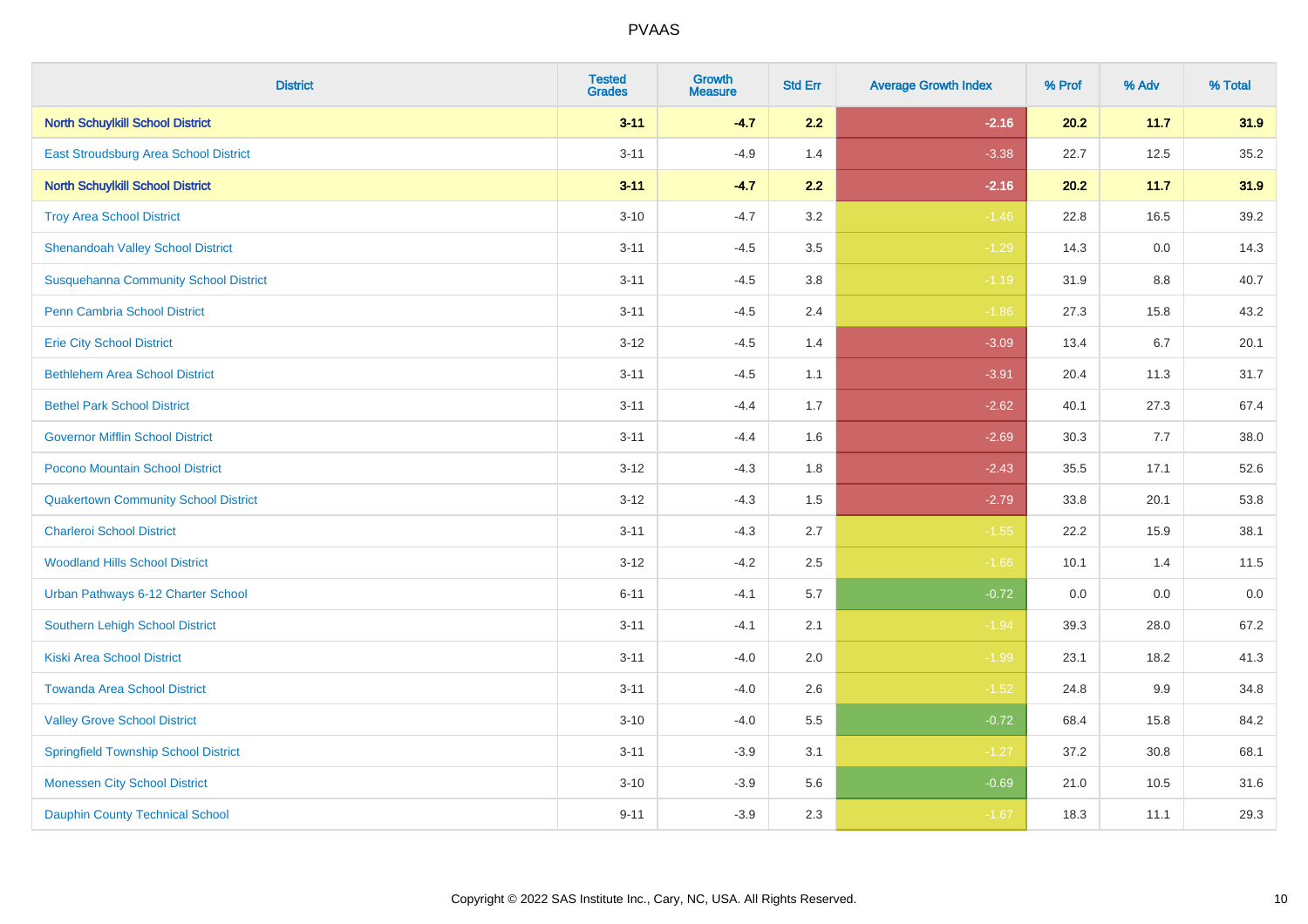| <b>District</b>                                         | <b>Tested</b><br><b>Grades</b> | Growth<br><b>Measure</b> | <b>Std Err</b> | <b>Average Growth Index</b> | % Prof | % Adv | % Total |
|---------------------------------------------------------|--------------------------------|--------------------------|----------------|-----------------------------|--------|-------|---------|
| <b>North Schuylkill School District</b>                 | $3 - 11$                       | $-4.7$                   | 2.2            | $-2.16$                     | 20.2   | 11.7  | 31.9    |
| <b>Slippery Rock Area School District</b>               | $3 - 11$                       | $-3.8$                   | 2.5            | $-1.56$                     | 30.8   | 21.9  | 52.7    |
| <b>Universal Audenried Charter School</b>               | $9 - 11$                       | $-3.8$                   | 2.5            | $-1.53$                     | 3.0    | 0.5   | 3.5     |
| <b>Laurel Highlands School District</b>                 | $3 - 11$                       | $-3.8$                   | 2.3            | $-1.63$                     | 20.9   | 14.6  | 35.4    |
| <b>Franklin Area School District</b>                    | $3 - 11$                       | $-3.7$                   | 2.6            | $-1.43$                     | 30.5   | 5.9   | 36.4    |
| <b>Parkland School District</b>                         | $3 - 11$                       | $-3.7$                   | 1.2            | $-3.17$                     | 31.4   | 30.6  | 62.0    |
| <b>Chester-Upland School District</b>                   | $3 - 11$                       | $-3.6$                   | 2.6            | $-1.38$                     | 1.6    | 0.0   | 1.6     |
| <b>Sugar Valley Rural Charter School</b>                | $3 - 11$                       | $-3.6$                   | 3.7            | $-0.98$                     | 10.3   | 0.0   | 10.3    |
| <b>Owen J Roberts School District</b>                   | $3 - 11$                       | $-3.5$                   | 1.5            | $-2.27$                     | 36.8   | 24.4  | 61.2    |
| <b>Greater Johnstown School District</b>                | $3 - 11$                       | $-3.5$                   | 2.4            | $-1.45$                     | 10.3   | 1.3   | 11.5    |
| <b>Middletown Area School District</b>                  | $3 - 11$                       | $-3.4$                   | 2.4            | $-1.44$                     | 34.3   | 15.2  | 49.4    |
| <b>Propel Charter School-Montour</b>                    | $3 - 10$                       | $-3.4$                   | 3.6            | $-0.93$                     | 7.7    | 0.0   | 7.7     |
| <b>Mahanoy Area School District</b>                     | $3 - 10$                       | $-3.4$                   | 3.1            | $-1.07$                     | 21.4   | 8.6   | 30.0    |
| <b>Crestwood School District</b>                        | $3 - 11$                       | $-3.4$                   | 2.2            | $-1.52$                     | 33.1   | 21.7  | 54.9    |
| Center For Student Learning Charter School At Pennsbury | $6 - 12$                       | $-3.3$                   | 6.0            | $-0.55$                     | 23.1   | 0.0   | 23.1    |
| <b>Roberto Clemente Charter School</b>                  | $3 - 12$                       | $-3.3$                   | 4.1            | $-0.79$                     | 22.7   | 4.6   | 27.3    |
| <b>Pleasant Valley School District</b>                  | $3 - 11$                       | $-3.3$                   | 1.8            | $-1.80$                     | 28.5   | 10.4  | 39.0    |
| <b>Twin Valley School District</b>                      | $3 - 12$                       | $-3.2$                   | 1.9            | $-1.68$                     | 38.8   | 19.8  | 58.6    |
| <b>Northwest Area School District</b>                   | $3 - 10$                       | $-3.2$                   | 3.3            | $-0.97$                     | 30.4   | 13.0  | 43.5    |
| <b>Susq-Cyber Charter School</b>                        | $9 - 11$                       | $-3.2$                   | 5.8            | $-0.54$                     | 23.8   | 4.8   | 28.6    |
| <b>Oxford Area School District</b>                      | $3 - 11$                       | $-3.1$                   | 1.8            | $-1.77$                     | 27.5   | 14.5  | 42.0    |
| <b>Reynolds School District</b>                         | $3 - 10$                       | $-3.0$                   | 3.5            | $-0.87$                     | 27.3   | 9.1   | 36.4    |
| <b>KIPP Dubois Charter School</b>                       | $9 - 10$                       | $-3.0$                   | 3.1            | $-0.95$                     | 10.0   | 0.0   | 10.0    |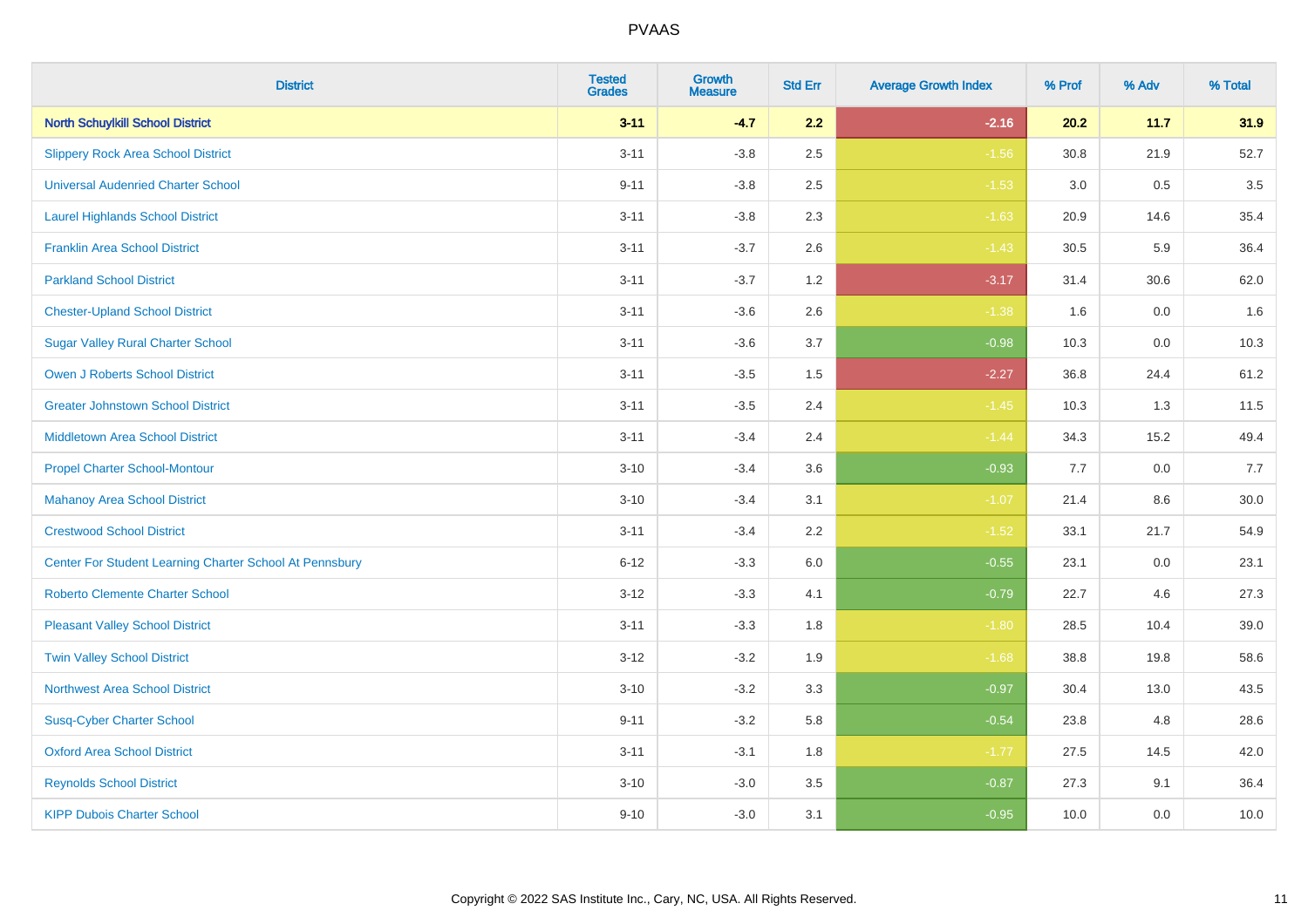| <b>District</b>                             | <b>Tested</b><br><b>Grades</b> | <b>Growth</b><br><b>Measure</b> | <b>Std Err</b> | <b>Average Growth Index</b> | % Prof | % Adv   | % Total |
|---------------------------------------------|--------------------------------|---------------------------------|----------------|-----------------------------|--------|---------|---------|
| <b>North Schuylkill School District</b>     | $3 - 11$                       | $-4.7$                          | 2.2            | $-2.16$                     | 20.2   | 11.7    | 31.9    |
| <b>Northgate School District</b>            | $3 - 11$                       | $-3.0$                          | 3.4            | $-0.85$                     | 35.6   | 6.8     | 42.4    |
| <b>Beaver Area School District</b>          | $3 - 10$                       | $-3.0$                          | 2.5            | $-1.16$                     | 25.8   | 27.8    | 53.6    |
| <b>Minersville Area School District</b>     | $3 - 11$                       | $-2.9$                          | 3.4            | $-0.86$                     | 27.4   | 9.7     | 37.1    |
| <b>Boyertown Area School District</b>       | $3 - 11$                       | $-2.9$                          | 1.4            | $-2.06$                     | 30.8   | 22.6    | 53.4    |
| <b>Bucks County Technical High School</b>   | $9 - 10$                       | $-2.9$                          | 2.2            | $-1.29$                     | 27.7   | 10.4    | 38.2    |
| <b>Rose Tree Media School District</b>      | $3 - 10$                       | $-2.8$                          | 2.1            | $-1.33$                     | 35.2   | 29.6    | 64.8    |
| <b>Carbondale Area School District</b>      | $3 - 10$                       | $-2.8$                          | 3.2            | $-0.87$                     | 27.5   | 2.9     | 30.4    |
| <b>Uniontown Area School District</b>       | $3 - 11$                       | $-2.8$                          | 3.1            | $-0.91$                     | 31.7   | 7.3     | 39.0    |
| <b>Dubois Area School District</b>          | $3 - 11$                       | $-2.8$                          | 2.0            | $-1.37$                     | 35.5   | 19.0    | 54.6    |
| <b>Tri-Valley School District</b>           | $3 - 10$                       | $-2.7$                          | 3.9            | $-0.69$                     | 31.0   | 9.5     | 40.5    |
| Hatboro-Horsham School District             | $3 - 11$                       | $-2.7$                          | 1.6            | $-1.65$                     | 27.9   | 17.9    | 45.8    |
| <b>Hollidaysburg Area School District</b>   | $3 - 11$                       | $-2.7$                          | 1.6            | $-1.64$                     | 32.6   | 15.2    | 47.8    |
| <b>Shamokin Area School District</b>        | $3 - 11$                       | $-2.6$                          | 2.5            | $-1.06$                     | 19.6   | $9.8\,$ | 29.3    |
| <b>Nazareth Area School District</b>        | $3 - 11$                       | $-2.5$                          | 1.7            | $-1.53$                     | 29.2   | 24.6    | 53.8    |
| <b>Mount Union Area School District</b>     | $3 - 10$                       | $-2.5$                          | 2.8            | $-0.89$                     | 19.8   | 5.8     | 25.6    |
| Northwestern Lehigh School District         | $3 - 11$                       | $-2.4$                          | 2.1            | $-1.14$                     | 41.7   | 17.9    | 59.5    |
| <b>Wyomissing Area School District</b>      | $3-12$                         | $-2.4$                          | 2.6            | $-0.92$                     | 25.6   | 28.1    | 53.7    |
| <b>Southeastern Greene School District</b>  | $3 - 10$                       | $-2.3$                          | 4.4            | $-0.53$                     | 29.0   | 9.7     | 38.7    |
| <b>York Academy Regional Charter School</b> | $3 - 11$                       | $-2.3$                          | 4.4            | $-0.52$                     | 23.5   | 2.0     | 25.5    |
| <b>Conneaut School District</b>             | $3 - 12$                       | $-2.3$                          | 2.6            | $-0.91$                     | 27.4   | 9.7     | 37.1    |
| Mastery Charter School - Shoemaker Campus   | $7 - 10$                       | $-2.3$                          | 2.8            | $-0.81$                     | 10.1   | 3.7     | 13.8    |
| Northern Bedford County School District     | $3 - 11$                       | $-2.3$                          | 3.3            | $-0.69$                     | 26.2   | 16.9    | 43.1    |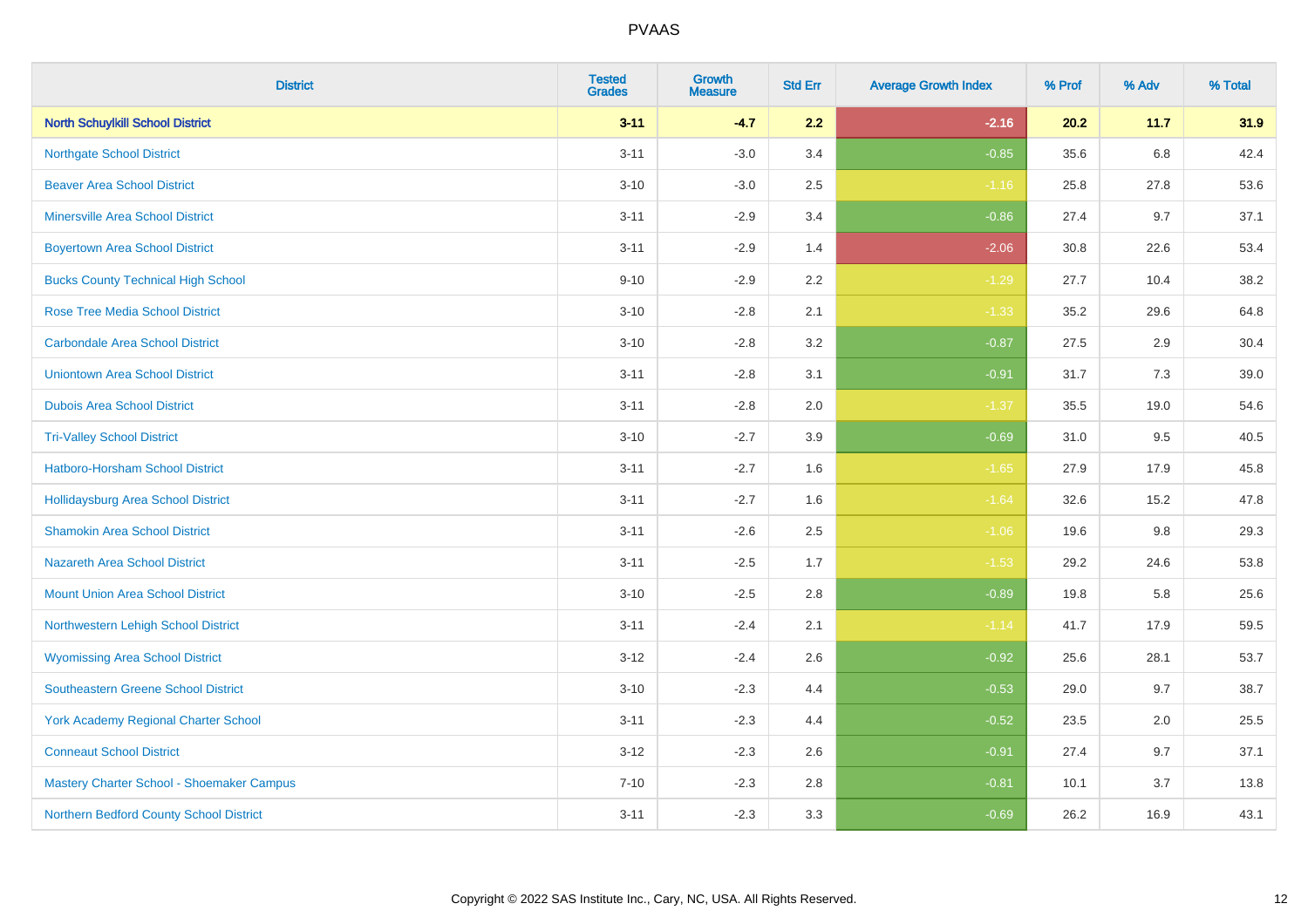| <b>District</b>                                   | <b>Tested</b><br><b>Grades</b> | <b>Growth</b><br><b>Measure</b> | <b>Std Err</b> | <b>Average Growth Index</b> | % Prof | % Adv   | % Total |
|---------------------------------------------------|--------------------------------|---------------------------------|----------------|-----------------------------|--------|---------|---------|
| <b>North Schuylkill School District</b>           | $3 - 11$                       | $-4.7$                          | 2.2            | $-2.16$                     | 20.2   | 11.7    | 31.9    |
| <b>West Chester Area School District</b>          | $3 - 11$                       | $-2.1$                          | 1.2            | $-1.83$                     | 36.4   | 23.2    | 59.6    |
| New Brighton Area School District                 | $3 - 11$                       | $-2.1$                          | 3.2            | $-0.65$                     | 31.5   | 11.1    | 42.6    |
| Propel Charter School - Braddock Hills            | $3 - 11$                       | $-2.1$                          | 3.3            | $-0.63$                     | 4.8    | 3.2     | 8.1     |
| <b>Shaler Area School District</b>                | $3 - 11$                       | $-2.1$                          | 1.8            | $-1.18$                     | 32.0   | 13.0    | 45.0    |
| <b>Carlynton School District</b>                  | $3 - 11$                       | $-2.0$                          | 3.2            | $-0.62$                     | 27.9   | 5.2     | 33.1    |
| Penns Manor Area School District                  | $3 - 12$                       | $-1.9$                          | 3.5            | $-0.55$                     | 24.2   | $3.8\,$ | 28.0    |
| <b>Allegheny Valley School District</b>           | $3 - 11$                       | $-1.9$                          | 3.9            | $-0.48$                     | 31.8   | 11.4    | 43.2    |
| <b>Lakeview School District</b>                   | $3 - 11$                       | $-1.9$                          | 3.5            | $-0.53$                     | 41.5   | 12.3    | 53.8    |
| <b>Farrell Area School District</b>               | $3 - 11$                       | $-1.9$                          | 4.2            | $-0.44$                     | 9.3    | 11.6    | 20.9    |
| <b>Chichester School District</b>                 | $3 - 11$                       | $-1.8$                          | 4.2            | $-0.44$                     | 40.0   | 14.0    | 54.0    |
| <b>Bradford Area School District</b>              | $3-12$                         | $-1.8$                          | 2.3            | $-0.79$                     | 31.2   | 16.7    | 47.9    |
| <b>Forest Area School District</b>                | $3 - 11$                       | $-1.8$                          | 4.7            | $-0.37$                     | 18.9   | 15.1    | 34.0    |
| <b>Mastery Charter High School-Lenfest Campus</b> | $7 - 11$                       | $-1.8$                          | 5.8            | $-0.30$                     | 26.3   | 0.0     | 26.3    |
| <b>Albert Gallatin Area School District</b>       | $3 - 11$                       | $-1.7$                          | 2.3            | $-0.72$                     | 31.9   | 20.7    | 52.7    |
| <b>Clairton City School District</b>              | $3 - 11$                       | $-1.6$                          | 5.0            | $-0.32$                     | 3.8    | 0.5     | 4.4     |
| <b>Burrell School District</b>                    | $3 - 11$                       | $-1.5$                          | 3.3            | $-0.44$                     | 27.8   | 17.7    | 45.6    |
| <b>Clearfield Area School District</b>            | $3 - 10$                       | $-1.3$                          | 3.7            | $-0.34$                     | 43.9   | 24.6    | 68.4    |
| <b>Highlands School District</b>                  | $3 - 11$                       | $-1.3$                          | 2.3            | $-0.55$                     | 32.6   | 10.5    | 43.0    |
| <b>Bangor Area School District</b>                | $3 - 12$                       | $-1.2$                          | 2.0            | $-0.60$                     | 25.8   | 12.7    | 38.5    |
| <b>Forest City Regional School District</b>       | $3 - 12$                       | $-1.2$                          | 3.6            | $-0.33$                     | 26.5   | 8.2     | 34.7    |
| <b>Lebanon School District</b>                    | $3 - 11$                       | $-1.2$                          | 1.9            | $-0.63$                     | 15.2   | 6.4     | 21.6    |
| <b>Claysburg-Kimmel School District</b>           | $3 - 11$                       | $-1.2$                          | 5.2            | $-0.22$                     | 5.0    | 0.0     | $5.0\,$ |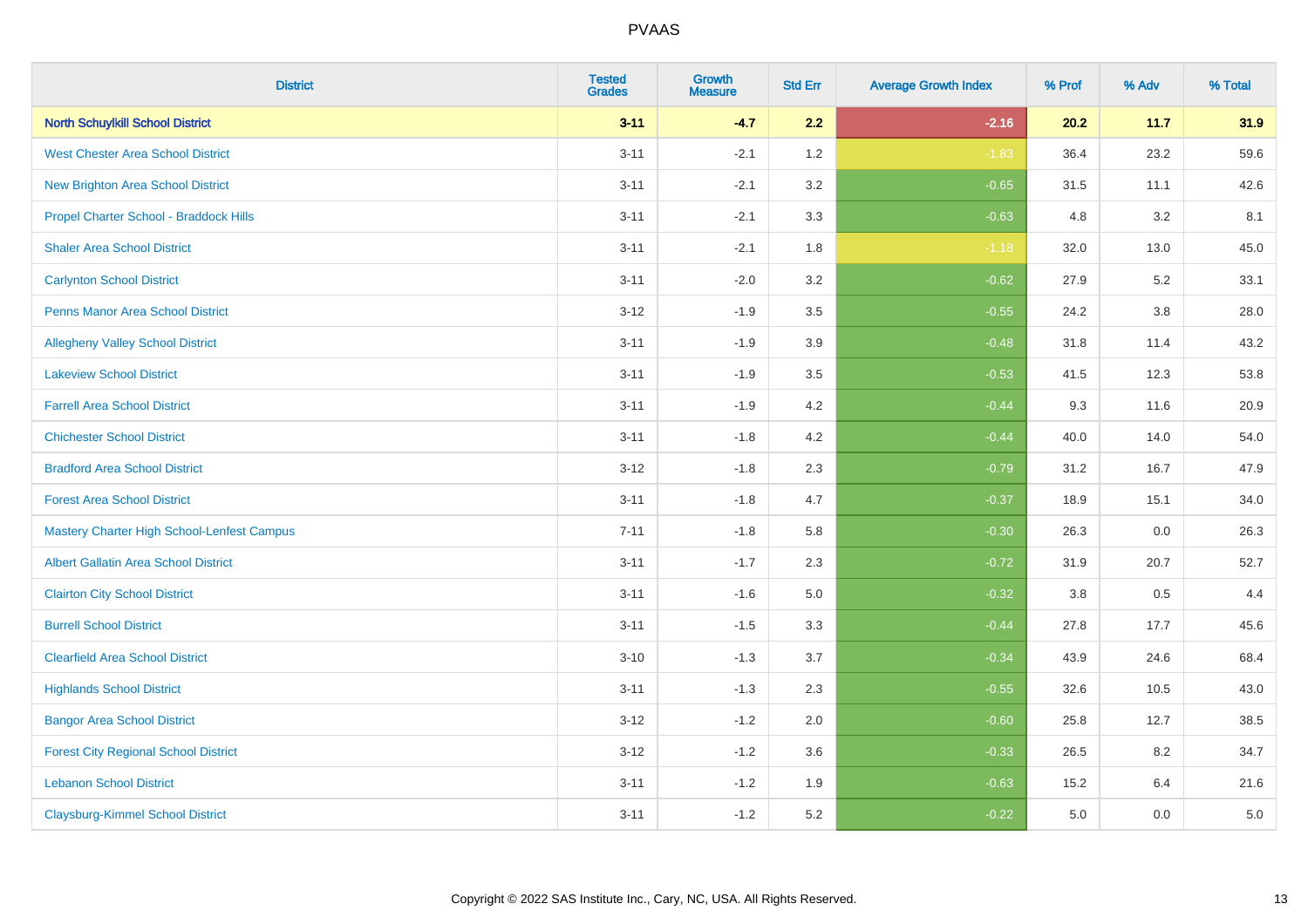| <b>District</b>                                | <b>Tested</b><br><b>Grades</b> | Growth<br><b>Measure</b> | <b>Std Err</b> | <b>Average Growth Index</b> | % Prof | % Adv | % Total |
|------------------------------------------------|--------------------------------|--------------------------|----------------|-----------------------------|--------|-------|---------|
| <b>North Schuylkill School District</b>        | $3 - 11$                       | $-4.7$                   | 2.2            | $-2.16$                     | 20.2   | 11.7  | 31.9    |
| <b>Columbia Borough School District</b>        | $3 - 12$                       | $-1.1$                   | 3.6            | $-0.31$                     | 17.2   | 1.7   | 19.0    |
| <b>Ferndale Area School District</b>           | $3 - 10$                       | $-1.1$                   | 4.1            | $-0.27$                     | 21.0   | 7.9   | 29.0    |
| <b>Norwin School District</b>                  | $3 - 11$                       | $-1.1$                   | 1.6            | $-0.70$                     | 37.7   | 27.6  | 65.2    |
| <b>Evergreen Community Charter School</b>      | $6 - 11$                       | $-1.1$                   | 4.7            | $-0.23$                     | 34.6   | 26.9  | 61.5    |
| <b>Pine Grove Area School District</b>         | $3 - 11$                       | $-1.1$                   | 3.0            | $-0.36$                     | 29.5   | 14.3  | 43.8    |
| <b>Everett Area School District</b>            | $3 - 11$                       | $-1.1$                   | 3.1            | $-0.34$                     | 34.2   | 13.2  | 47.4    |
| <b>Schuylkill Valley School District</b>       | $3 - 11$                       | $-1.0$                   | 2.2            | $-0.47$                     | 29.8   | 20.2  | 50.0    |
| <b>Westmont Hilltop School District</b>        | $3 - 11$                       | $-1.0$                   | 2.8            | $-0.36$                     | 33.3   | 14.7  | 48.0    |
| <b>South Eastern School District</b>           | $3 - 11$                       | $-1.0$                   | 1.8            | $-0.55$                     | 36.4   | 17.1  | 53.5    |
| <b>Exeter Township School District</b>         | $3 - 11$                       | $-1.0$                   | 1.7            | $-0.58$                     | 27.2   | 15.6  | 42.8    |
| <b>South Allegheny School District</b>         | $3 - 11$                       | $-0.9$                   | 3.1            | $-0.30$                     | 23.8   | 2.5   | 26.2    |
| <b>Palmerton Area School District</b>          | $3 - 11$                       | $-0.9$                   | 2.7            | $-0.34$                     | 34.3   | 14.3  | 48.6    |
| <b>Blacklick Valley School District</b>        | $3 - 11$                       | $-0.9$                   | 3.9            | $-0.23$                     | 7.7    | 7.7   | 15.4    |
| <b>Cranberry Area School District</b>          | $3 - 12$                       | $-0.9$                   | 3.1            | $-0.29$                     | 25.5   | 9.7   | 35.2    |
| <b>MaST Community Charter School</b>           | $3 - 10$                       | $-0.9$                   | 2.5            | $-0.34$                     | 25.0   | 21.6  | 46.6    |
| <b>Lehigh Career &amp; Technical Institute</b> | $10 - 12$                      | $-0.7$                   | 6.3            | $-0.11$                     | 36.4   | 4.6   | 40.9    |
| Jeannette City School District                 | $3 - 11$                       | $-0.7$                   | 3.4            | $-0.20$                     | 26.8   | 4.1   | 30.9    |
| <b>Fort Cherry School District</b>             | $3 - 10$                       | $-0.7$                   | 3.1            | $-0.21$                     | 30.6   | 14.1  | 44.7    |
| Northern Lebanon School District               | $3 - 11$                       | $-0.7$                   | 2.3            | $-0.29$                     | 18.8   | 6.8   | 25.6    |
| South Side Area School District                | $3 - 11$                       | $-0.6$                   | 3.1            | $-0.19$                     | 24.0   | 28.0  | 52.0    |
| <b>Fairfield Area School District</b>          | $3 - 11$                       | $-0.5$                   | 3.6            | $-0.13$                     | 43.9   | 6.1   | 50.0    |
| <b>Portage Area School District</b>            | $3 - 10$                       | $-0.5$                   | 3.3            | $-0.14$                     | 27.0   | 20.6  | 47.6    |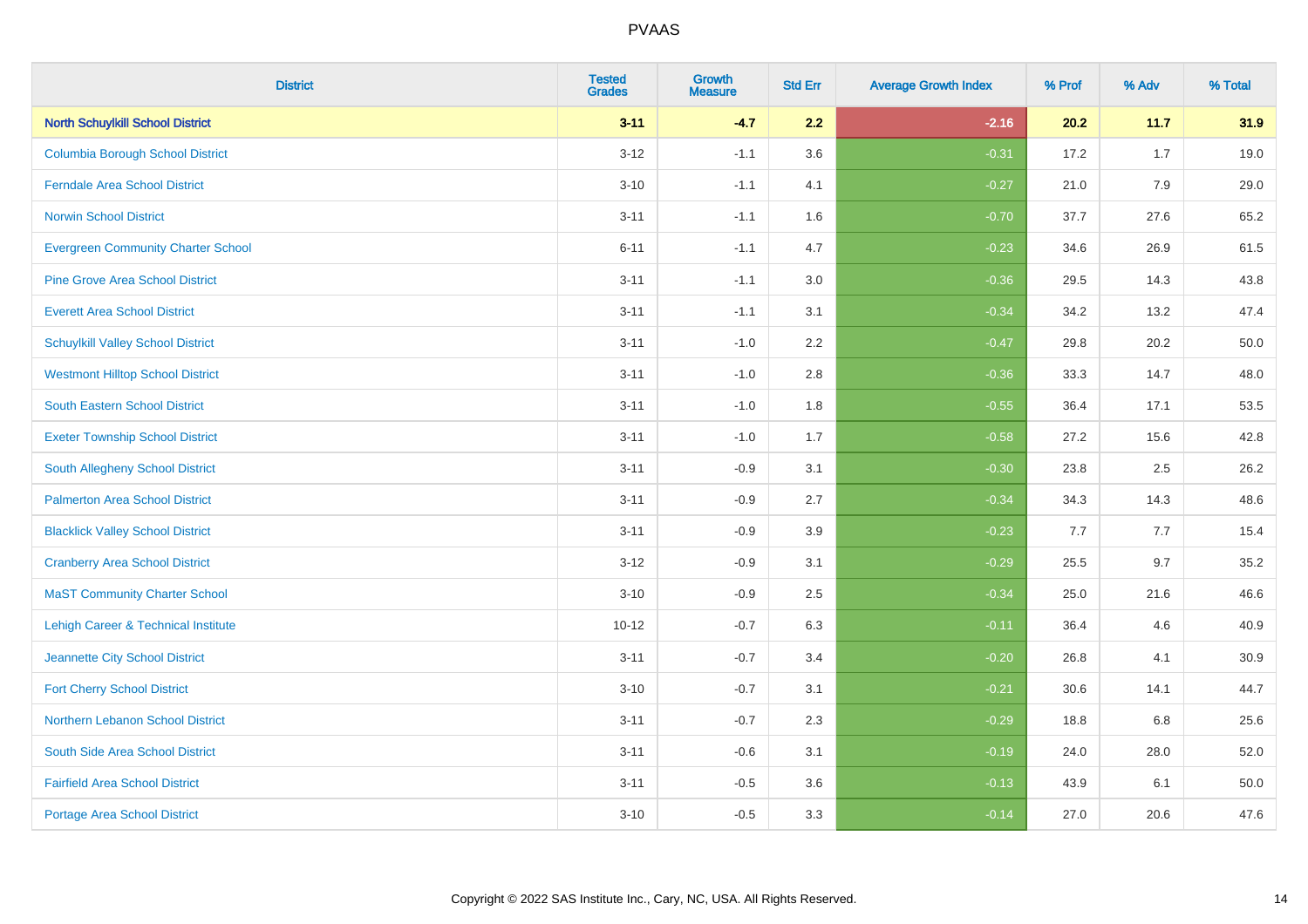| <b>District</b>                                  | <b>Tested</b><br><b>Grades</b> | Growth<br><b>Measure</b> | <b>Std Err</b> | <b>Average Growth Index</b> | % Prof | % Adv | % Total |
|--------------------------------------------------|--------------------------------|--------------------------|----------------|-----------------------------|--------|-------|---------|
| <b>North Schuylkill School District</b>          | $3 - 11$                       | $-4.7$                   | 2.2            | $-2.16$                     | 20.2   | 11.7  | 31.9    |
| <b>Otto-Eldred School District</b>               | $3 - 11$                       | $-0.5$                   | 3.5            | $-0.13$                     | 35.8   | 10.5  | 46.3    |
| <b>Brockway Area School District</b>             | $3 - 11$                       | $-0.4$                   | 3.5            | $-0.11$                     | 41.2   | 13.8  | 55.0    |
| <b>Central Greene School District</b>            | $3 - 11$                       | $-0.4$                   | 2.5            | $-0.15$                     | 27.8   | 14.8  | 42.6    |
| Northern Cambria School District                 | $3 - 11$                       | $-0.3$                   | 3.4            | $-0.09$                     | 26.5   | 1.2   | 27.7    |
| <b>Wilson Area School District</b>               | $3 - 11$                       | $-0.3$                   | 2.4            | $-0.12$                     | 35.4   | 14.6  | 50.0    |
| <b>Greencastle-Antrim School District</b>        | $3 - 11$                       | $-0.3$                   | 2.0            | $-0.14$                     | 30.9   | 22.2  | 53.1    |
| <b>Harrisburg City School District</b>           | $3 - 11$                       | $-0.2$                   | 2.0            | $-0.11$                     | 6.0    | 2.0   | 8.0     |
| <b>Freeport Area School District</b>             | $3 - 10$                       | $-0.2$                   | 2.1            | $-0.10$                     | 37.4   | 29.8  | 67.2    |
| Southern Tioga School District                   | $3 - 11$                       | $-0.1$                   | 2.8            | $-0.03$                     | 26.3   | 10.3  | 36.6    |
| <b>Warren County School District</b>             | $3 - 11$                       | $-0.1$                   | 1.6            | $-0.06$                     | 26.7   | 9.7   | 36.4    |
| <b>Penn Hills School District</b>                | $3 - 11$                       | 0.0                      | 2.4            | 0.02                        | 18.4   | 7.1   | 25.6    |
| Altoona Area School District                     | $3 - 12$                       | 0.1                      | 1.5            | 0.07                        | 29.0   | 13.8  | 42.8    |
| Community Academy Of Philadelphia Charter School | $3 - 11$                       | 0.1                      | 2.6            | 0.06                        | 9.7    | 2.6   | 12.4    |
| <b>Garnet Valley School District</b>             | $3 - 10$                       | 0.2                      | 1.7            | 0.13                        | 34.9   | 26.4  | 61.3    |
| <b>Central Columbia School District</b>          | $3 - 12$                       | 0.3                      | 2.3            | 0.12                        | 25.4   | 37.6  | 63.0    |
| <b>Ridley School District</b>                    | $3 - 12$                       | 0.3                      | 1.6            | 0.21                        | 32.0   | 10.7  | 42.6    |
| <b>Shippensburg Area School District</b>         | $3 - 11$                       | 0.5                      | 1.8            | 0.26                        | 23.5   | 22.8  | 46.3    |
| <b>Wilson School District</b>                    | $3 - 12$                       | 0.5                      | 1.5            | 0.32                        | 30.4   | 25.5  | 55.9    |
| Pennsylvania Cyber Charter School                | $3 - 11$                       | 0.6                      | 1.5            | 0.37                        | 20.8   | 8.1   | 28.9    |
| <b>Hamburg Area School District</b>              | $3 - 11$                       | 0.6                      | 2.4            | 0.25                        | 28.0   | 15.5  | 43.6    |
| <b>New Foundations Charter School</b>            | $3 - 11$                       | 0.6                      | 2.2            | 0.29                        | 22.4   | 4.0   | 26.4    |
| <b>Tech Freire Charter School</b>                | $9 - 11$                       | 0.7                      | 2.5            | 0.27                        | 3.6    | 0.0   | 3.6     |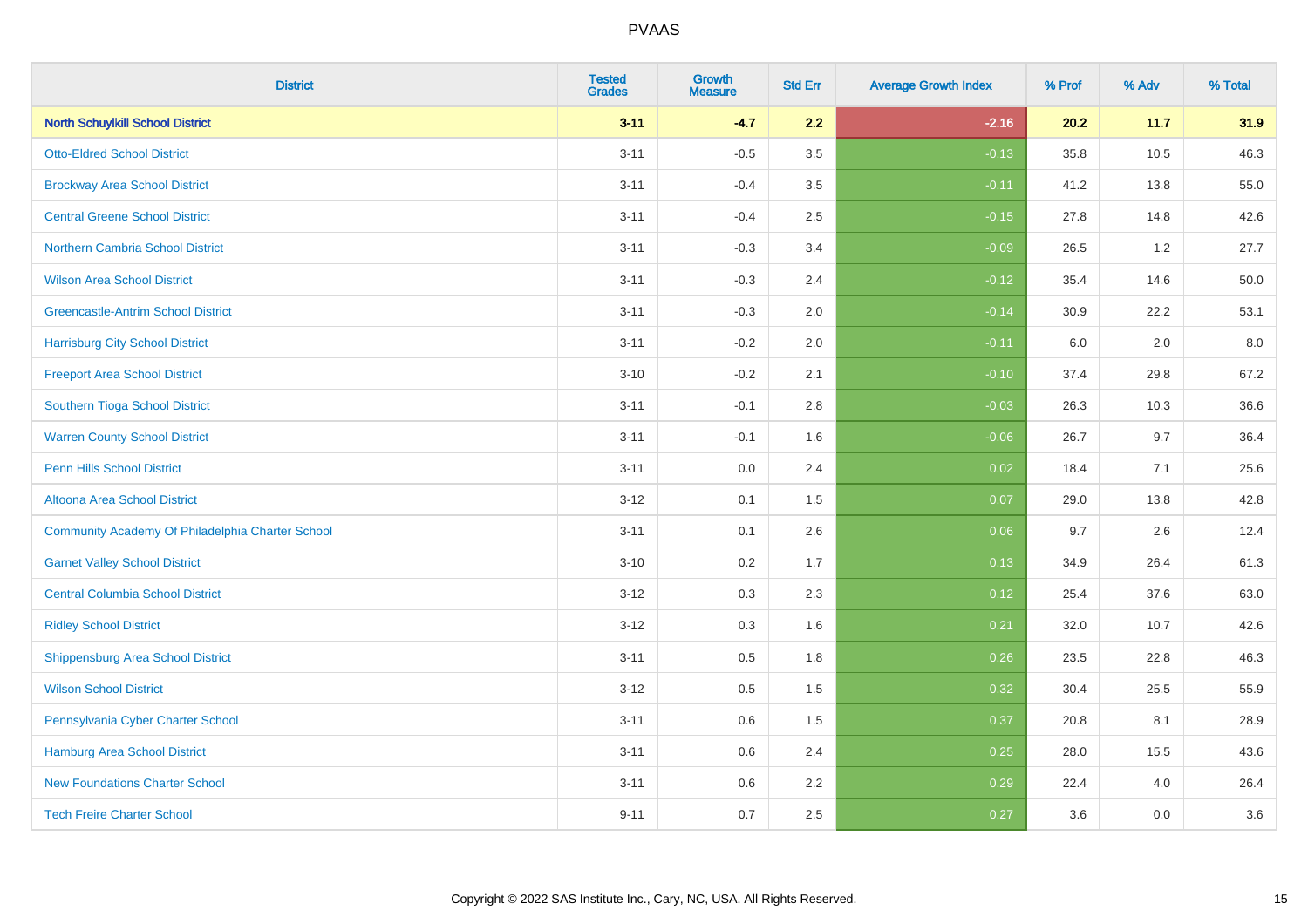| <b>District</b>                                    | <b>Tested</b><br><b>Grades</b> | <b>Growth</b><br><b>Measure</b> | <b>Std Err</b> | <b>Average Growth Index</b> | % Prof | % Adv   | % Total |
|----------------------------------------------------|--------------------------------|---------------------------------|----------------|-----------------------------|--------|---------|---------|
| <b>North Schuylkill School District</b>            | $3 - 11$                       | $-4.7$                          | 2.2            | $-2.16$                     | 20.2   | 11.7    | 31.9    |
| <b>Jersey Shore Area School District</b>           | $3 - 11$                       | 0.7                             | 2.5            | 0.27                        | 39.3   | 13.6    | 52.9    |
| <b>Seneca Valley School District</b>               | $3 - 11$                       | 0.8                             | 1.4            | 0.54                        | 40.6   | 25.2    | 65.8    |
| <b>Marion Center Area School District</b>          | $3 - 10$                       | 0.8                             | 2.9            | 0.27                        | 23.3   | 11.1    | 34.4    |
| <b>Hopewell Area School District</b>               | $3 - 11$                       | 0.8                             | 2.6            | 0.31                        | 34.5   | 12.4    | 46.9    |
| <b>Tidioute Community Charter School</b>           | $3 - 11$                       | 0.8                             | 4.4            | 0.19                        | 18.1   | $6.9\,$ | 25.0    |
| Daniel Boone Area School District                  | $3-12$                         | 0.9                             | 1.9            | 0.46                        | 28.9   | 22.0    | 51.0    |
| <b>Abington School District</b>                    | $3 - 10$                       | 0.9                             | 1.6            | 0.57                        | 29.7   | 28.7    | 58.4    |
| <b>Upper Adams School District</b>                 | $3 - 11$                       | 0.9                             | 2.5            | 0.37                        | 33.0   | 17.0    | 50.0    |
| South Williamsport Area School District            | $3 - 10$                       | 0.9                             | 3.1            | 0.31                        | 38.4   | 11.6    | 50.0    |
| <b>Bensalem Township School District</b>           | $3 - 11$                       | 1.0                             | 1.6            | 0.63                        | 24.3   | 10.7    | 34.9    |
| <b>Tulpehocken Area School District</b>            | $3 - 12$                       | 1.0                             | 4.9            | 0.20                        | 11.5   | 23.1    | 34.6    |
| <b>Wattsburg Area School District</b>              | $3 - 11$                       | $1.0\,$                         | 2.7            | 0.36                        | 20.4   | 12.4    | 32.7    |
| <b>Annville-Cleona School District</b>             | $3 - 12$                       | 1.1                             | 2.4            | 0.45                        | 34.8   | 13.6    | 48.5    |
| <b>Upper Moreland Township School District</b>     | $3 - 11$                       | 1.1                             | 2.0            | 0.56                        | 24.8   | 26.6    | 51.3    |
| <b>North Star School District</b>                  | $3 - 11$                       | 1.1                             | 3.3            | 0.34                        | 26.2   | 20.0    | 46.2    |
| Philadelphia Electrical & Tech Charter High School | $10 - 10$                      | 1.2                             | 2.6            | 0.45                        | 0.9    | 0.0     | 0.9     |
| <b>Springfield School District</b>                 | $3 - 11$                       | 1.2                             | 1.7            | 0.69                        | 31.8   | 25.2    | 56.9    |
| <b>Penn-Delco School District</b>                  | $3 - 11$                       | 1.3                             | 1.8            | 0.75                        | 26.5   | 12.6    | 39.1    |
| <b>Brentwood Borough School District</b>           | $3 - 11$                       | 1.3                             | 3.0            | 0.44                        | 20.2   | 16.0    | 36.2    |
| <b>MaST Community Charter School II</b>            | $3 - 10$                       | 1.4                             | 3.0            | 0.45                        | 16.1   | 4.6     | 20.7    |
| <b>Oley Valley School District</b>                 | $3 - 11$                       | 1.4                             | 2.4            | 0.56                        | 37.4   | 23.9    | 61.4    |
| <b>Reach Cyber Charter School</b>                  | $3 - 11$                       | 1.4                             | 3.6            | 0.40                        | 32.9   | 15.2    | 48.1    |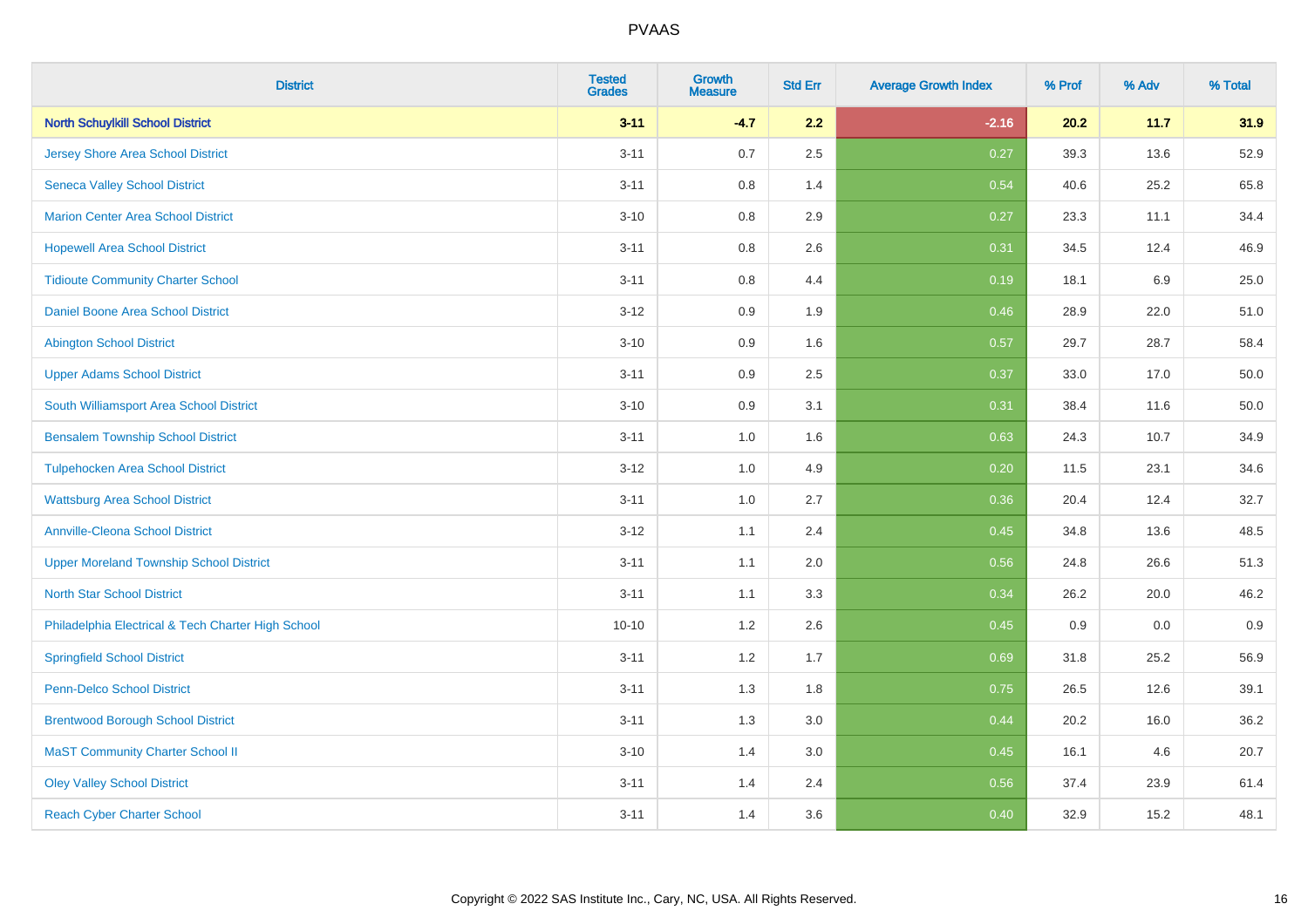| <b>District</b>                           | <b>Tested</b><br><b>Grades</b> | <b>Growth</b><br><b>Measure</b> | <b>Std Err</b> | <b>Average Growth Index</b> | % Prof | % Adv | % Total |
|-------------------------------------------|--------------------------------|---------------------------------|----------------|-----------------------------|--------|-------|---------|
| <b>North Schuylkill School District</b>   | $3 - 11$                       | $-4.7$                          | 2.2            | $-2.16$                     | 20.2   | 11.7  | 31.9    |
| <b>Tunkhannock Area School District</b>   | $3 - 11$                       | 1.4                             | 2.0            | 0.71                        | 29.8   | 18.1  | 47.9    |
| <b>Haverford Township School District</b> | $3 - 11$                       | 1.4                             | 1.4            | 1.05                        | 36.7   | 26.3  | 63.0    |
| <b>Centennial School District</b>         | $3 - 10$                       | 1.5                             | 1.5            | 0.98                        | 23.6   | 12.4  | 36.0    |
| <b>Moon Area School District</b>          | $3 - 11$                       | 1.5                             | 1.8            | 0.86                        | 34.5   | 25.5  | 60.0    |
| <b>Avella Area School District</b>        | $3 - 12$                       | 1.6                             | 4.7            | 0.34                        | 34.8   | 7.2   | 42.0    |
| <b>Juniata Valley School District</b>     | $3 - 11$                       | 1.6                             | 3.2            | 0.51                        | 23.1   | 9.4   | 32.5    |
| <b>Shenango Area School District</b>      | $3 - 11$                       | 1.7                             | 3.2            | 0.52                        | 41.4   | 13.8  | 55.3    |
| <b>Lewisburg Area School District</b>     | $3 - 11$                       | 1.7                             | 2.4            | 0.72                        | 35.9   | 35.9  | 71.8    |
| <b>Forest Hills School District</b>       | $3 - 11$                       | 1.8                             | 2.5            | 0.71                        | 28.8   | 10.3  | 39.1    |
| West Jefferson Hills School District      | $3 - 11$                       | 1.9                             | 1.9            | 0.99                        | 34.8   | 27.3  | 62.1    |
| <b>Pottstown School District</b>          | $3 - 12$                       | 2.0                             | 2.2            | 0.88                        | 19.4   | 6.2   | 25.6    |
| <b>Blackhawk School District</b>          | $3 - 11$                       | 2.0                             | 2.3            | 0.87                        | 34.6   | 20.7  | 55.3    |
| <b>Bethlehem-Center School District</b>   | $3 - 10$                       | 2.1                             | 3.5            | 0.59                        | 32.3   | 4.6   | 36.9    |
| Esperanza Academy Charter School          | $4 - 11$                       | 2.1                             | 2.1            | 1.01                        | 14.2   | 3.6   | 17.8    |
| <b>Upper Dublin School District</b>       | $3 - 12$                       | 2.1                             | 1.8            | 1.19                        | 34.7   | 30.0  | 64.7    |
| <b>Solanco School District</b>            | $3 - 11$                       | 2.2                             | 1.8            | 1.18                        | 27.2   | 15.0  | 42.3    |
| <b>Mercer Area School District</b>        | $3 - 11$                       | 2.2                             | 3.1            | 0.70                        | 24.4   | 11.8  | 36.2    |
| <b>Belmont Charter School</b>             | $3 - 10$                       | 2.2                             | 3.4            | 0.64                        | 5.3    | 1.8   | $7.0$   |
| <b>West Shore School District</b>         | $3 - 12$                       | 2.2                             | 1.3            | 1.68                        | 31.8   | 15.2  | 47.1    |
| Mt Lebanon School District                | $3 - 11$                       | 2.4                             | 1.3            | 1.79                        | 39.3   | 37.4  | 76.8    |
| <b>Conestoga Valley School District</b>   | $3 - 11$                       | 2.4                             | 1.7            | 1.43                        | 35.0   | 23.5  | 58.5    |
| <b>South Western School District</b>      | $3 - 12$                       | 2.5                             | 1.7            | 1.48                        | 36.2   | 19.7  | 55.9    |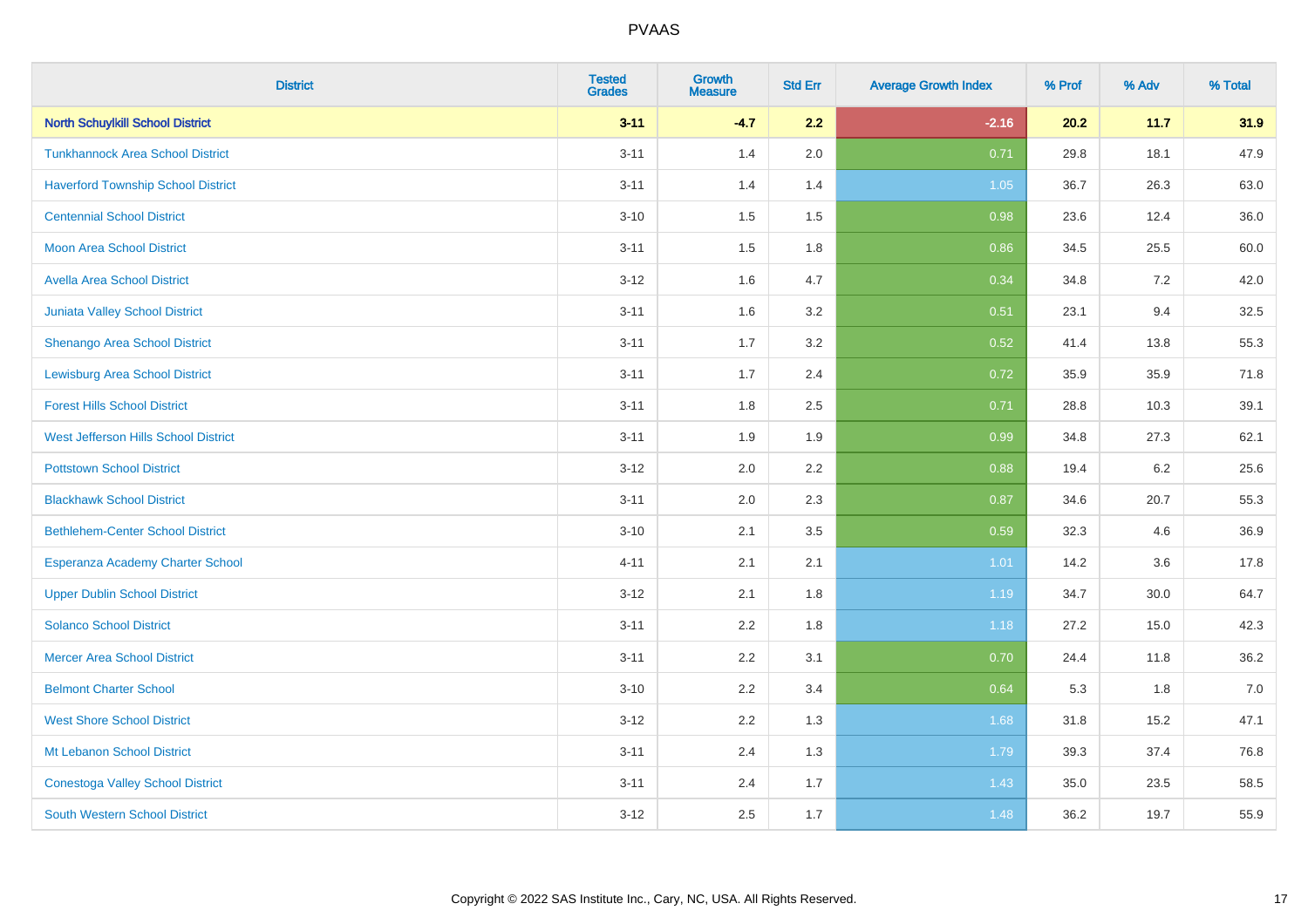| <b>District</b>                                 | <b>Tested</b><br><b>Grades</b> | <b>Growth</b><br><b>Measure</b> | <b>Std Err</b> | <b>Average Growth Index</b> | % Prof | % Adv | % Total |
|-------------------------------------------------|--------------------------------|---------------------------------|----------------|-----------------------------|--------|-------|---------|
| <b>North Schuylkill School District</b>         | $3 - 11$                       | $-4.7$                          | 2.2            | $-2.16$                     | 20.2   | 11.7  | 31.9    |
| <b>Bermudian Springs School District</b>        | $3 - 11$                       | 2.5                             | 2.4            | 1.05                        | 31.8   | 23.5  | 55.3    |
| <b>Sullivan County School District</b>          | $3 - 10$                       | 2.5                             | 4.3            | 0.58                        | 43.6   | 7.7   | 51.3    |
| <b>Union School District</b>                    | $3 - 12$                       | 2.5                             | 3.7            | 0.69                        | 17.9   | 10.4  | 28.4    |
| <b>School Lane Charter School</b>               | $3 - 11$                       | 2.6                             | 3.6            | 0.72                        | 23.1   | 18.7  | 41.8    |
| <b>Williams Valley School District</b>          | $3 - 11$                       | 2.6                             | 3.7            | 0.69                        | 17.0   | 5.1   | 22.0    |
| <b>Austin Area School District</b>              | $3 - 11$                       | 2.6                             | 6.0            | 0.43                        | 25.0   | 18.8  | 43.8    |
| <b>Athens Area School District</b>              | $3 - 11$                       | 2.6                             | 2.3            | 1.11                        | 34.9   | 12.3  | 47.3    |
| <b>Perkiomen Valley School District</b>         | $3 - 11$                       | 2.7                             | 1.5            | 1.83                        | 35.0   | 25.3  | 60.3    |
| <b>Mastery Charter School - Pickett Campus</b>  | $6 - 10$                       | 2.7                             | 4.2            | 0.65                        | 20.6   | 0.0   | 20.6    |
| <b>Eastern Lancaster County School District</b> | $3 - 12$                       | 2.9                             | 3.2            | 0.91                        | 35.2   | 36.4  | 71.6    |
| <b>Ringgold School District</b>                 | $3 - 11$                       | 2.9                             | 2.2            | 1.32                        | 23.8   | 13.3  | 37.1    |
| <b>Penn-Trafford School District</b>            | $3 - 11$                       | 2.9                             | 1.8            | 1.68                        | 46.3   | 26.2  | 72.5    |
| <b>Waynesboro Area School District</b>          | $3 - 12$                       | 3.0                             | 1.8            | 1.67                        | 26.0   | 23.5  | 49.5    |
| <b>Gateway School District</b>                  | $3 - 11$                       | 3.1                             | 2.0            | 1.55                        | 35.7   | 18.5  | 54.2    |
| Northampton Area School District                | $3 - 11$                       | 3.2                             | 1.5            | 2.05                        | 29.8   | 17.9  | 47.7    |
| <b>Clarion Area School District</b>             | $3 - 11$                       | $3.2\,$                         | 3.7            | 0.88                        | 31.7   | 13.3  | 45.0    |
| North Clarion County School District            | $3 - 12$                       | 3.4                             | 4.1            | 0.83                        | 45.0   | 18.8  | 63.8    |
| <b>Fort Leboeuf School District</b>             | $3 - 11$                       | 3.5                             | 2.2            | 1.58                        | 32.0   | 16.8  | 48.8    |
| <b>Bellwood-Antis School District</b>           | $3 - 10$                       | 3.5                             | 2.8            | 1.24                        | 40.9   | 19.4  | 60.2    |
| <b>Keystone Central School District</b>         | $3 - 11$                       | 3.6                             | 1.8            | 2.04                        | 27.1   | 14.6  | 41.8    |
| <b>Western Wayne School District</b>            | $3 - 11$                       | 3.6                             | 2.6            | 1.39                        | 30.8   | 16.2  | 47.0    |
| <b>Midd-West School District</b>                | $3 - 11$                       | 3.6                             | 2.6            | 1.42                        | 28.6   | 25.0  | 53.6    |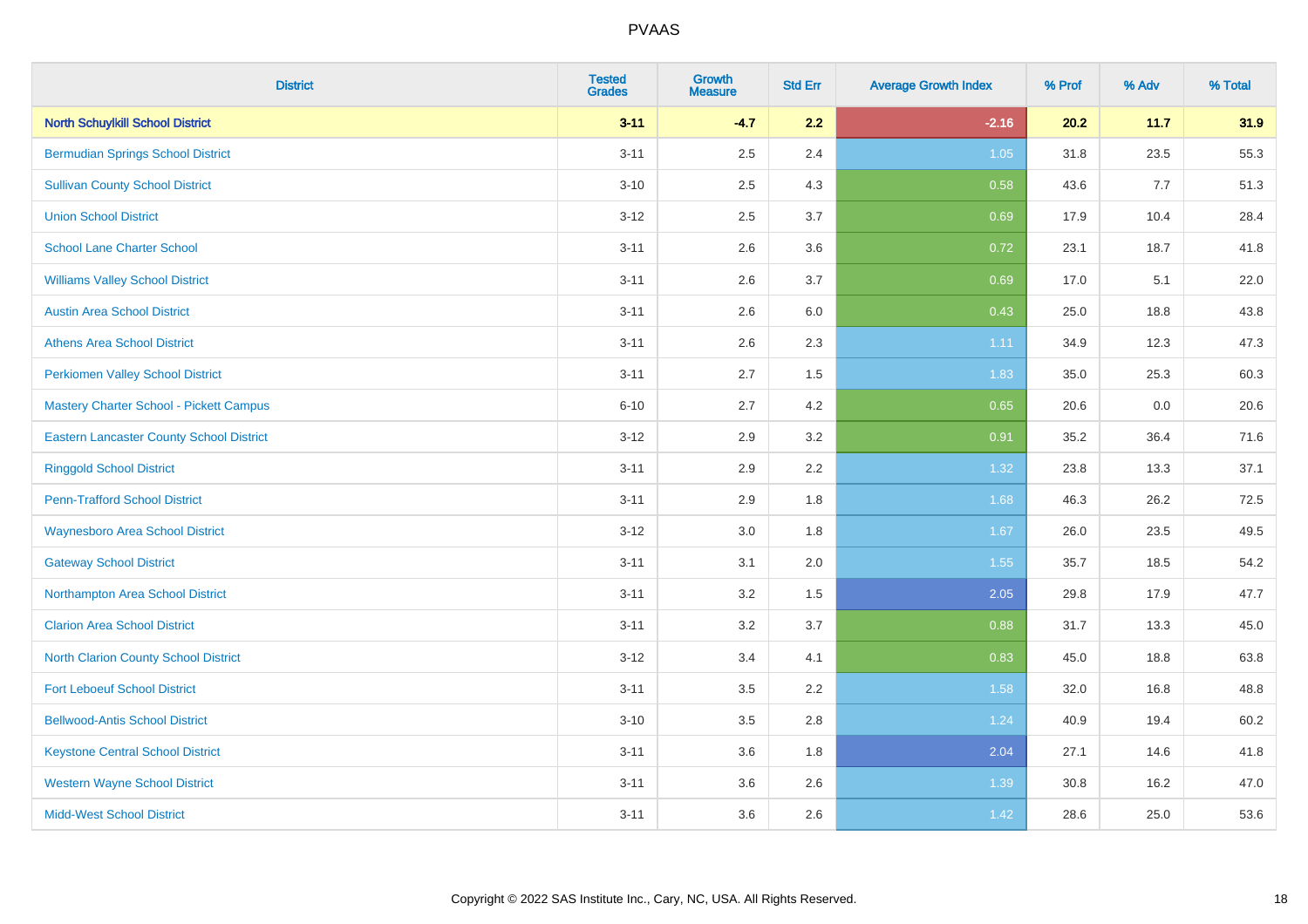| <b>District</b>                                    | <b>Tested</b><br><b>Grades</b> | <b>Growth</b><br><b>Measure</b> | <b>Std Err</b> | <b>Average Growth Index</b> | % Prof | % Adv | % Total |
|----------------------------------------------------|--------------------------------|---------------------------------|----------------|-----------------------------|--------|-------|---------|
| <b>North Schuylkill School District</b>            | $3 - 11$                       | $-4.7$                          | 2.2            | $-2.16$                     | 20.2   | 11.7  | 31.9    |
| <b>Sharpsville Area School District</b>            | $3 - 11$                       | 3.8                             | 3.7            | 1.04                        | 41.1   | 23.2  | 64.3    |
| <b>Newport School District</b>                     | $3 - 12$                       | 3.8                             | 3.3            | 1.17                        | 38.8   | 10.4  | 49.2    |
| Northeastern York School District                  | $3 - 11$                       | 3.8                             | 1.8            | 2.11                        | 32.7   | 21.0  | 53.7    |
| <b>Spring Grove Area School District</b>           | $3 - 11$                       | 3.9                             | 2.0            | 1.90                        | 30.0   | 23.0  | 53.0    |
| Susquehanna Township School District               | $3 - 12$                       | 3.9                             | 2.7            | 1.45                        | 19.0   | 13.1  | 32.0    |
| <b>Southeast Delco School District</b>             | $3 - 10$                       | 3.9                             | 3.5            | 1.12                        | 18.6   | 3.4   | 22.0    |
| <b>Brownsville Area School District</b>            | $3 - 12$                       | 3.9                             | 3.8            | 1.04                        | 22.0   | 8.5   | 30.5    |
| <b>Chestnut Ridge School District</b>              | $3 - 12$                       | 4.0                             | 2.9            | 1.38                        | 33.2   | 11.0  | 44.2    |
| <b>Eastern Lebanon County School District</b>      | $3 - 11$                       | 4.0                             | 2.1            | 1.89                        | 23.5   | 11.5  | 35.0    |
| Philipsburg-Osceola Area School District           | $3 - 11$                       | 4.1                             | 3.0            | 1.37                        | 22.5   | 16.2  | 38.8    |
| <b>Commonwealth Charter Academy Charter School</b> | $3 - 10$                       | 4.2                             | 1.6            | 2.68                        | 27.0   | 15.6  | 42.5    |
| <b>Bloomsburg Area School District</b>             | $3 - 10$                       | 4.3                             | 3.4            | 1.26                        | 36.5   | 20.6  | 57.1    |
| <b>Purchase Line School District</b>               | $3 - 12$                       | 4.3                             | 3.3            | 1.30                        | 32.3   | 9.0   | 41.4    |
| <b>Reading School District</b>                     | $3 - 11$                       | 4.3                             | 1.2            | 3.71                        | 16.8   | 6.0   | 22.8    |
| South Middleton School District                    | $3 - 11$                       | 4.4                             | 2.2            | 1.95                        | 31.1   | 16.4  | 47.5    |
| <b>Downingtown Area School District</b>            | $3 - 11$                       | 4.4                             | 1.1            | 4.06                        | 30.1   | 32.0  | 62.2    |
| Pennsylvania Virtual Charter School                | $3 - 11$                       | 4.4                             | 3.4            | 1.31                        | 29.8   | 21.2  | 51.0    |
| <b>Red Lion Area School District</b>               | $3 - 11$                       | 4.5                             | 1.9            | 2.31                        | 32.3   | 21.5  | 53.8    |
| <b>Mckeesport Area School District</b>             | $3-12$                         | 4.6                             | 2.2            | 2.14                        | 21.1   | 4.4   | 25.5    |
| <b>Central Valley School District</b>              | $3 - 10$                       | 4.7                             | 2.6            | 1.83                        | 37.8   | 18.5  | 56.3    |
| <b>East Pennsboro Area School District</b>         | $3 - 11$                       | 4.8                             | 2.1            | 2.26                        | 36.8   | 16.9  | 53.7    |
| <b>Conemaugh Township Area School District</b>     | $3-12$                         | 4.8                             | 3.5            | 1.39                        | 30.9   | 27.8  | 58.8    |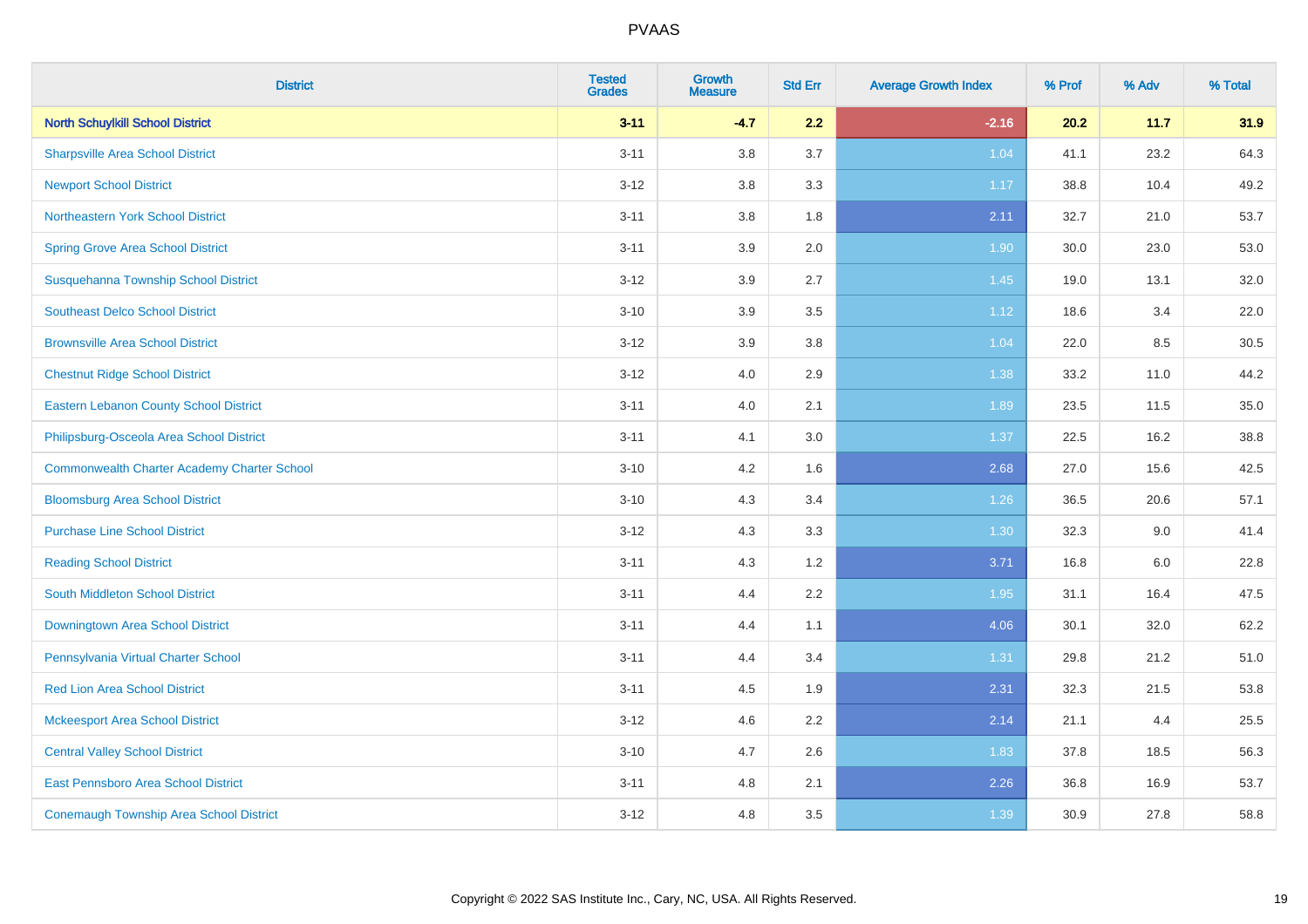| <b>District</b>                                | <b>Tested</b><br><b>Grades</b> | <b>Growth</b><br><b>Measure</b> | <b>Std Err</b> | <b>Average Growth Index</b> | % Prof | % Adv | % Total |
|------------------------------------------------|--------------------------------|---------------------------------|----------------|-----------------------------|--------|-------|---------|
| <b>North Schuylkill School District</b>        | $3 - 11$                       | $-4.7$                          | 2.2            | $-2.16$                     | 20.2   | 11.7  | 31.9    |
| <b>Wallingford-Swarthmore School District</b>  | $3 - 10$                       | 5.0                             | $2.2\,$        | 2.25                        | 33.3   | 37.1  | 70.4    |
| Johnsonburg Area School District               | $3 - 11$                       | 5.0                             | 3.9            | 1.27                        | 35.5   | 11.8  | 47.4    |
| Aspira Bilingual Cyber Charter School          | $3 - 11$                       | 5.1                             | 5.8            | 0.87                        | 4.8    | 0.0   | 4.8     |
| Hope For Hyndman Charter School                | $3 - 11$                       | 5.1                             | 5.8            | 0.88                        | 14.3   | 7.1   | 21.4    |
| <b>Lower Dauphin School District</b>           | $3 - 11$                       | 5.3                             | 1.8            | 3.03                        | 30.6   | 26.8  | 57.5    |
| <b>Great Valley School District</b>            | $3 - 11$                       | 5.4                             | 2.0            | 2.77                        | 33.8   | 33.5  | 67.3    |
| <b>Galeton Area School District</b>            | $3 - 11$                       | 5.4                             | 5.4            | 1.01                        | 33.3   | 22.2  | 55.6    |
| <b>Pennsbury School District</b>               | $3 - 11$                       | 5.6                             | 1.3            | 4.38                        | 37.7   | 27.7  | 65.4    |
| <b>Crawford Central School District</b>        | $3 - 11$                       | 5.7                             | 2.1            | 2.71                        | 26.4   | 15.8  | 42.1    |
| <b>Wyalusing Area School District</b>          | $3 - 12$                       | 5.7                             | 3.2            | 1.78                        | 38.6   | 12.9  | 51.4    |
| <b>Upper Perkiomen School District</b>         | $3 - 11$                       | 5.7                             | 1.9            | 3.04                        | 25.4   | 19.9  | 45.4    |
| <b>Sayre Area School District</b>              | $3 - 11$                       | 5.8                             | 3.2            | 1.81                        | 30.3   | 21.0  | 51.3    |
| <b>Smethport Area School District</b>          | $3 - 12$                       | 5.8                             | 3.8            | 1.52                        | 24.6   | 20.0  | 44.6    |
| <b>Brandywine Heights Area School District</b> | $3 - 11$                       | 5.8                             | 2.6            | 2.27                        | 27.7   | 28.6  | 56.2    |
| <b>Halifax Area School District</b>            | $3 - 11$                       | 5.8                             | 3.5            | 1.64                        | 32.1   | 18.9  | 50.9    |
| <b>Salisbury Township School District</b>      | $3 - 11$                       | 5.8                             | 3.6            | 1.62                        | 24.4   | 12.6  | 37.0    |
| Huntingdon Area School District                | $3 - 11$                       | 5.8                             | 2.6            | 2.28                        | 27.8   | 17.4  | 45.2    |
| <b>Donegal School District</b>                 | $3 - 12$                       | 5.9                             | 2.2            | 2.72                        | 34.1   | 23.1  | 57.2    |
| Saint Marys Area School District               | $3 - 11$                       | 6.0                             | 2.2            | 2.69                        | 35.4   | 18.3  | 53.7    |
| South Fayette Township School District         | $3 - 11$                       | 6.0                             | 1.8            | 3.33                        | 32.2   | 38.3  | 70.5    |
| <b>Hazleton Area School District</b>           | $3 - 11$                       | 6.0                             | 1.6            | 3.85                        | 20.5   | 9.0   | 29.5    |
| <b>Penncrest School District</b>               | $3 - 11$                       | 6.0                             | 1.9            | 3.24                        | 31.1   | 16.9  | 48.0    |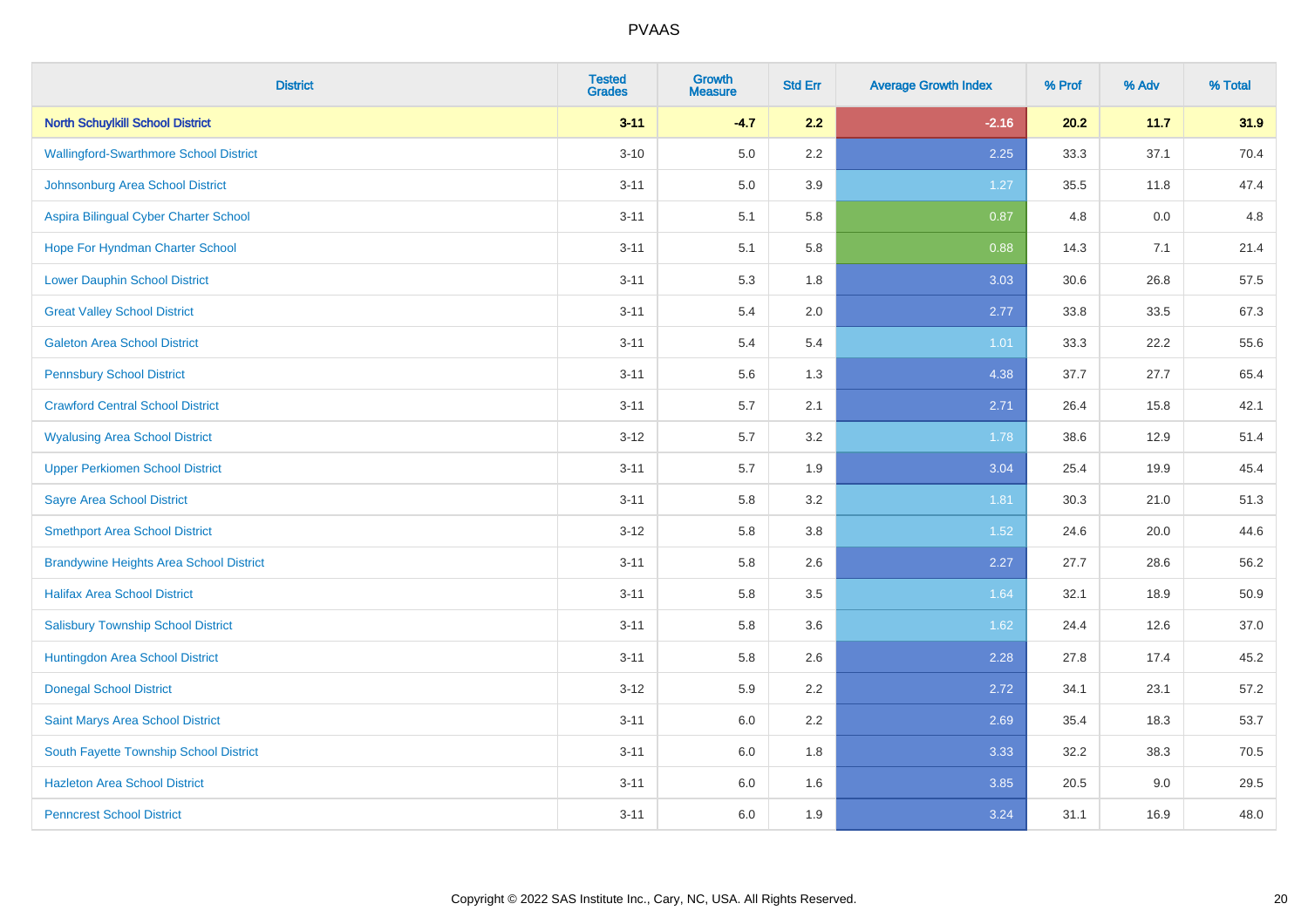| <b>District</b>                               | <b>Tested</b><br><b>Grades</b> | <b>Growth</b><br><b>Measure</b> | <b>Std Err</b> | <b>Average Growth Index</b> | % Prof | % Adv   | % Total |
|-----------------------------------------------|--------------------------------|---------------------------------|----------------|-----------------------------|--------|---------|---------|
| <b>North Schuylkill School District</b>       | $3 - 11$                       | $-4.7$                          | 2.2            | $-2.16$                     | 20.2   | 11.7    | 31.9    |
| Multicultural Academy Charter School          | $9 - 11$                       | 6.0                             | 3.4            | 1.77                        | 12.3   | $0.0\,$ | 12.3    |
| Northern Lehigh School District               | $3 - 12$                       | 6.1                             | 2.5            | 2.42                        | 21.4   | 18.0    | 39.3    |
| South Butler County School District           | $3 - 10$                       | 6.3                             | 2.2            | 2.80                        | 37.8   | 19.2    | 57.0    |
| <b>United School District</b>                 | $3 - 11$                       | 6.3                             | 3.3            | 1.89                        | 38.8   | 16.3    | 55.0    |
| <b>Easton Area School District</b>            | $3 - 12$                       | 6.3                             | 1.3            | 4.91                        | 24.1   | 13.0    | 37.1    |
| <b>Bedford Area School District</b>           | $3 - 11$                       | 6.4                             | 2.4            | 2.68                        | 31.0   | 20.6    | 51.6    |
| People For People Charter School              | $3-12$                         | 6.4                             | 5.6            | 1.15                        | 2.4    | 0.0     | 2.4     |
| <b>Tamaqua Area School District</b>           | $3-12$                         | 6.5                             | 2.4            | 2.72                        | 34.3   | 17.5    | 51.8    |
| <b>Port Allegany School District</b>          | $3 - 11$                       | 6.5                             | 3.7            | 1.74                        | 26.4   | 11.3    | 37.7    |
| 21st Century Cyber Charter School             | $6 - 12$                       | 6.6                             | 2.1            | 3.16                        | 29.0   | 21.8    | 50.8    |
| <b>Mars Area School District</b>              | $3 - 10$                       | 6.6                             | 1.9            | 3.45                        | 36.7   | 32.4    | 69.1    |
| Mastery Charter School - Hardy Williams       | $3 - 11$                       | 6.6                             | $3.0\,$        | 2.21                        | 24.7   | $1.2$   | 25.9    |
| <b>Bellefonte Area School District</b>        | $3 - 11$                       | 6.7                             | 2.0            | 3.34                        | 28.8   | 21.5    | 50.2    |
| Abington Heights School District              | $3 - 11$                       | 6.7                             | 1.7            | 4.00                        | 33.8   | 31.7    | 65.5    |
| Pennsylvania Distance Learning Charter School | $3 - 12$                       | $6.8\,$                         | 3.4            | 1.99                        | 19.8   | $6.2\,$ | 25.9    |
| <b>Northern Potter School District</b>        | $3 - 12$                       | 6.8                             | 4.6            | 1.48                        | 30.6   | 11.1    | 41.7    |
| Northern Tioga School District                | $3 - 12$                       | 6.8                             | 2.6            | 2.64                        | 25.0   | 16.9    | 41.9    |
| <b>Brookville Area School District</b>        | $3 - 11$                       | 6.8                             | 3.1            | 2.19                        | 46.1   | 14.6    | 60.7    |
| Ephrata Area School District                  | $3 - 11$                       | 6.8                             | 1.7            | 4.08                        | 31.6   | 17.1    | 48.8    |
| <b>Muncy School District</b>                  | $3 - 11$                       | 6.9                             | 3.3            | 2.12                        | 37.6   | 18.8    | 56.4    |
| <b>William Penn School District</b>           | $3-12$                         | 7.0                             | 1.9            | 3.61                        | 14.0   | $7.2\,$ | 21.3    |
| <b>Bentworth School District</b>              | $3 - 11$                       | 7.0                             | 3.0            | 2.36                        | 26.6   | 17.0    | 43.6    |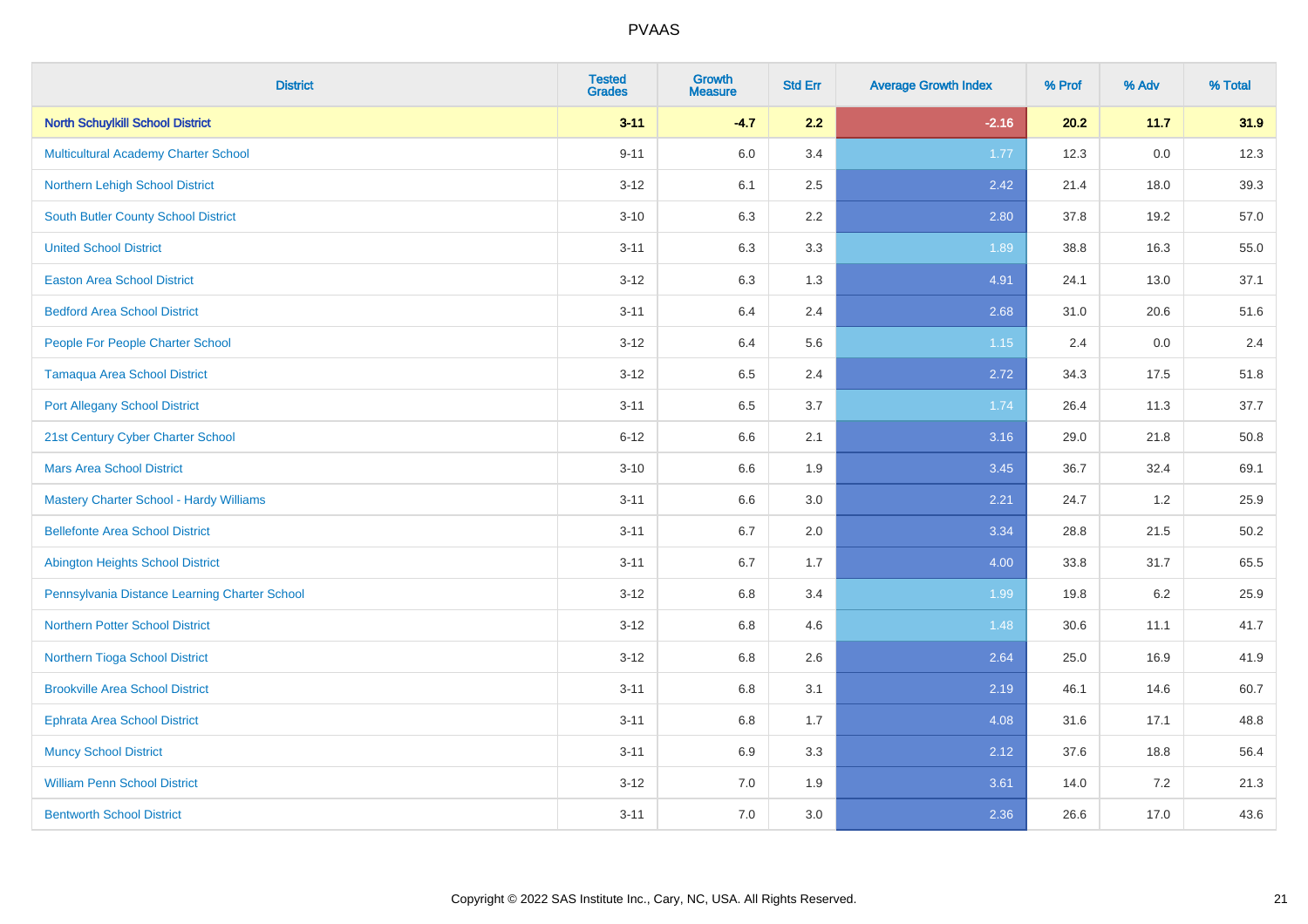| <b>District</b>                               | <b>Tested</b><br><b>Grades</b> | <b>Growth</b><br><b>Measure</b> | <b>Std Err</b> | <b>Average Growth Index</b> | % Prof | % Adv   | % Total |
|-----------------------------------------------|--------------------------------|---------------------------------|----------------|-----------------------------|--------|---------|---------|
| <b>North Schuylkill School District</b>       | $3 - 11$                       | $-4.7$                          | 2.2            | $-2.16$                     | 20.2   | 11.7    | 31.9    |
| Leechburg Area School District                | $3 - 11$                       | 7.0                             | 3.9            | 1.79                        | 37.7   | $4.9\,$ | 42.6    |
| <b>Penn Manor School District</b>             | $3 - 11$                       | 7.1                             | 1.5            | 4.82                        | 26.7   | 20.5    | 47.2    |
| <b>Elizabethtown Area School District</b>     | $3 - 12$                       | 7.1                             | 1.7            | 4.19                        | 36.4   | 27.6    | 64.0    |
| <b>Esperanza Cyber Charter School</b>         | $3 - 11$                       | 7.1                             | 6.1            | $1.15$                      | 8.8    | 2.9     | 11.8    |
| <b>Conrad Weiser Area School District</b>     | $3 - 11$                       | 7.1                             | 2.1            | 3.34                        | 28.2   | 14.4    | 42.6    |
| Dr Robert Ketterer Charter School Inc         | $6 - 12$                       | 7.1                             | 4.3            | 1.66                        | 7.3    | 1.7     | 9.0     |
| <b>Dover Area School District</b>             | $3 - 12$                       | 7.1                             | 1.9            | 3.78                        | 33.0   | 18.7    | 51.7    |
| <b>Phoenixville Area School District</b>      | $3 - 11$                       | 7.3                             | 1.8            | 3.96                        | 32.3   | 27.6    | 59.8    |
| <b>York Suburban School District</b>          | $3 - 11$                       | 7.4                             | 2.1            | 3.55                        | 24.9   | 31.2    | 56.1    |
| <b>Pennridge School District</b>              | $3 - 10$                       | 7.4                             | 1.5            | 5.10                        | 32.0   | 27.6    | 59.6    |
| <b>Hampton Township School District</b>       | $3 - 11$                       | 7.4                             | 2.0            | 3.79                        | 37.9   | 39.2    | 77.0    |
| <b>Radnor Township School District</b>        | $3 - 12$                       | 7.5                             | 1.9            | 4.03                        | 33.0   | 38.3    | 71.3    |
| <b>Stroudsburg Area School District</b>       | $3 - 11$                       | 7.5                             | 1.6            | 4.70                        | 30.4   | 18.3    | 48.7    |
| <b>Bald Eagle Area School District</b>        | $3 - 11$                       | 7.6                             | 2.5            | 3.00                        | 31.6   | 15.6    | 47.3    |
| <b>Conewago Valley School District</b>        | $3 - 12$                       | 7.6                             | 1.7            | 4.46                        | 41.3   | 19.4    | 60.6    |
| <b>Avon Grove School District</b>             | $3 - 10$                       | 7.6                             | 1.4            | 5.29                        | 33.7   | 33.2    | 67.0    |
| <b>Juniata County School District</b>         | $3 - 12$                       | 7.7                             | 2.0            | 3.81                        | 22.9   | 18.9    | 41.8    |
| <b>Palisades School District</b>              | $3 - 11$                       | 7.7                             | 2.9            | 2.66                        | 27.8   | 20.3    | 48.1    |
| <b>Keystone School District</b>               | $3 - 11$                       | 7.8                             | 5.7            | 1.37                        | 35.0   | 45.0    | 80.0    |
| <b>Glendale School District</b>               | $3 - 10$                       | 7.9                             | $3.5\,$        | 2.25                        | 42.6   | 9.3     | 51.8    |
| <b>Mastery Charter School - Thomas Campus</b> | $3 - 10$                       | 7.9                             | 5.7            | 1.39                        | 12.5   | 0.0     | 12.5    |
| Pennsylvania Leadership Charter School        | $3 - 11$                       | 8.0                             | 1.9            | 4.22                        | 33.1   | 27.8    | 60.9    |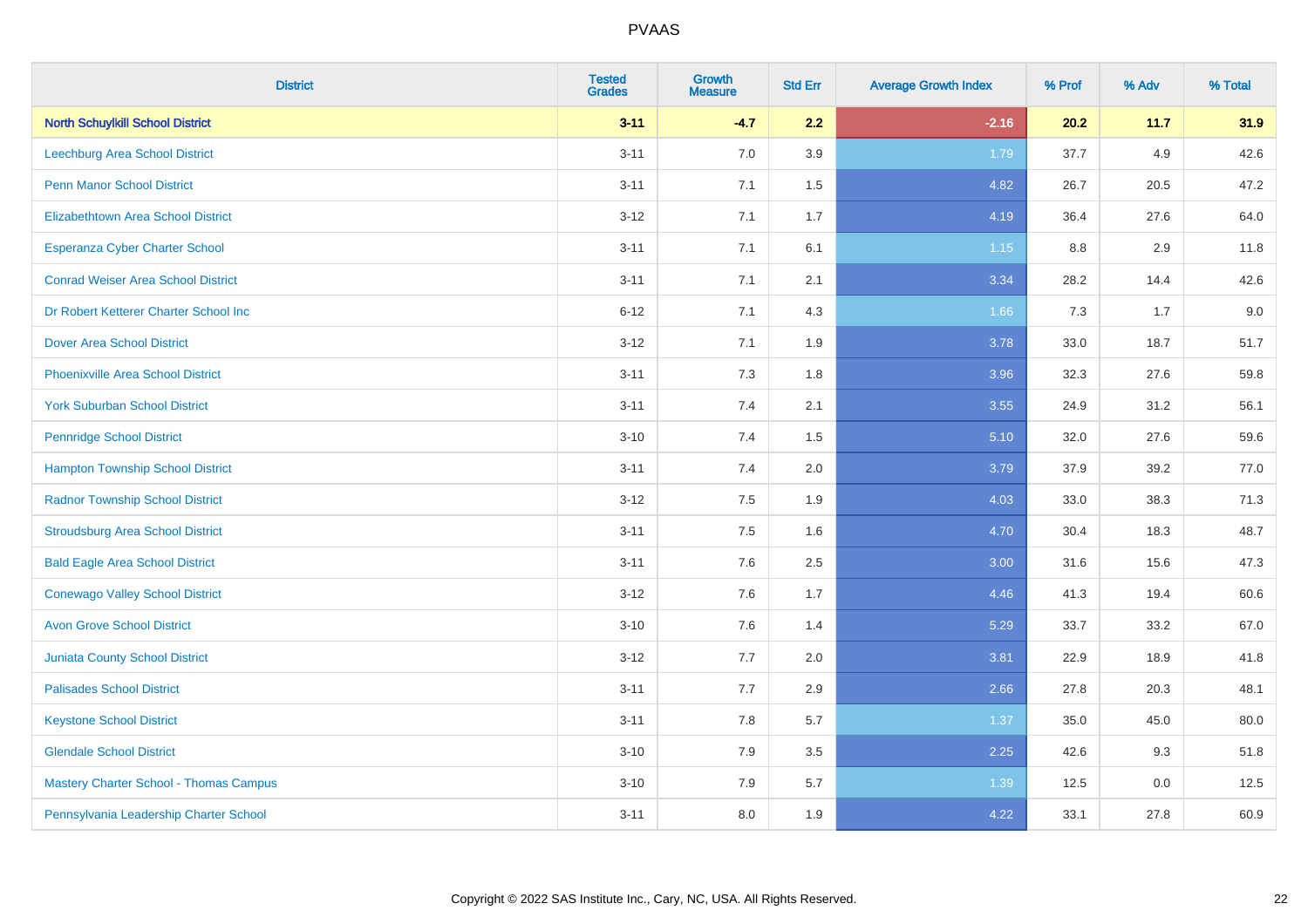| <b>District</b>                                | <b>Tested</b><br><b>Grades</b> | <b>Growth</b><br><b>Measure</b> | <b>Std Err</b> | <b>Average Growth Index</b> | % Prof | % Adv | % Total |
|------------------------------------------------|--------------------------------|---------------------------------|----------------|-----------------------------|--------|-------|---------|
| <b>North Schuylkill School District</b>        | $3 - 11$                       | $-4.7$                          | 2.2            | $-2.16$                     | 20.2   | 11.7  | 31.9    |
| <b>Dallas School District</b>                  | $3 - 11$                       | 8.1                             | 2.1            | 3.87                        | 32.4   | 22.4  | 54.8    |
| <b>Benton Area School District</b>             | $3 - 10$                       | 8.1                             | 4.0            | 2.01                        | 35.7   | 28.6  | 64.3    |
| <b>Cornwall-Lebanon School District</b>        | $3 - 11$                       | 8.2                             | 1.6            | 5.24                        | 28.0   | 20.5  | 48.6    |
| <b>Blue Ridge School District</b>              | $3 - 11$                       | 8.3                             | 3.7            | 2.24                        | 29.6   | 9.3   | 38.9    |
| <b>Fairview School District</b>                | $3 - 11$                       | 8.3                             | 2.4            | 3.43                        | 41.9   | 34.9  | 76.7    |
| <b>Canton Area School District</b>             | $3 - 11$                       | 8.4                             | 2.9            | 2.92                        | 13.8   | 23.0  | 36.8    |
| Northern York County School District           | $3 - 11$                       | 8.4                             | 1.8            | 4.63                        | 24.3   | 23.1  | 47.4    |
| <b>Neshaminy School District</b>               | $3 - 11$                       | 8.6                             | 1.3            | 6.56                        | 31.3   | 23.9  | 55.2    |
| Oil City Area School District                  | $3 - 11$                       | 8.6                             | 2.4            | 3.56                        | 29.1   | 13.1  | 42.2    |
| <b>West Allegheny School District</b>          | $3 - 12$                       | 8.6                             | 2.0            | 4.34                        | 37.3   | 27.2  | 64.5    |
| <b>Lower Moreland Township School District</b> | $3 - 11$                       | 8.7                             | 2.0            | 4.35                        | 38.2   | 33.2  | 71.4    |
| <b>Tredyffrin-Easttown School District</b>     | $3 - 10$                       | 8.7                             | 2.4            | 3.57                        | 35.2   | 35.8  | 71.0    |
| <b>Homer-Center School District</b>            | $3 - 11$                       | 8.8                             | 3.5            | 2.53                        | 38.0   | 17.7  | 55.8    |
| <b>Kane Area School District</b>               | $3 - 10$                       | 8.8                             | 2.9            | 3.07                        | 31.4   | 19.8  | 51.2    |
| <b>Wallenpaupack Area School District</b>      | $3 - 11$                       | 8.8                             | 2.1            | 4.28                        | 28.5   | 18.9  | 47.4    |
| <b>East Penn School District</b>               | $3 - 11$                       | 8.9                             | 1.2            | 7.61                        | 32.8   | 26.4  | 59.2    |
| <b>Spring Cove School District</b>             | $3 - 11$                       | 9.1                             | 2.4            | 3.77                        | 31.8   | 25.4  | 57.1    |
| <b>Millcreek Township School District</b>      | $3 - 11$                       | 9.1                             | 1.4            | 6.61                        | 34.5   | 30.1  | 64.6    |
| <b>Pine-Richland School District</b>           | $3 - 11$                       | 9.3                             | 1.7            | 5.56                        | 42.3   | 35.8  | 78.1    |
| <b>Valley View School District</b>             | $3 - 11$                       | 9.3                             | 2.2            | 4.18                        | 26.6   | 23.1  | 49.7    |
| <b>Kutztown Area School District</b>           | $3 - 12$                       | 9.3                             | 2.8            | 3.34                        | 38.5   | 14.6  | 53.2    |
| <b>Apollo-Ridge School District</b>            | $3 - 12$                       | 9.5                             | 3.0            | 3.23                        | 34.0   | 9.4   | 43.4    |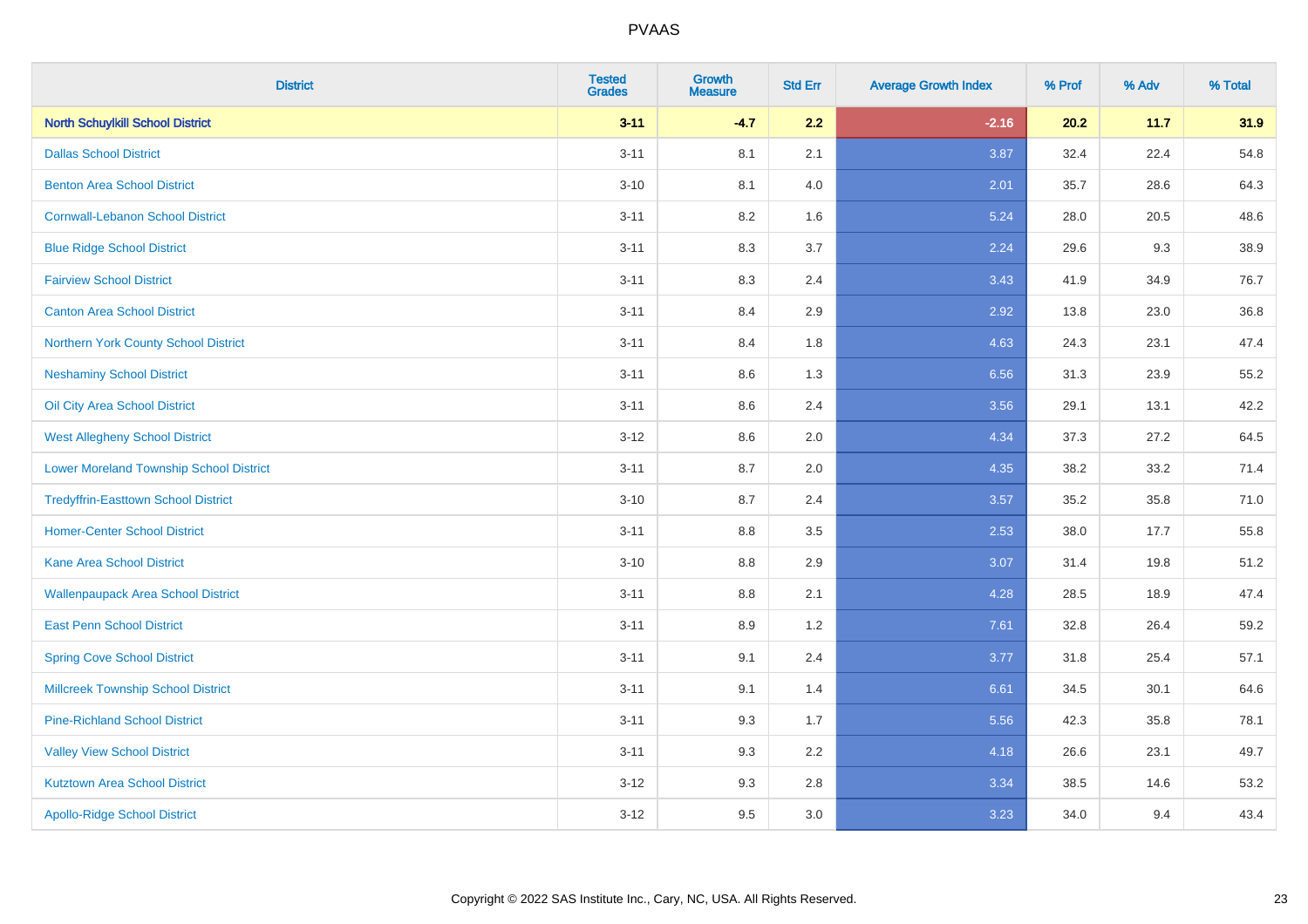| <b>District</b>                          | <b>Tested</b><br><b>Grades</b> | <b>Growth</b><br><b>Measure</b> | <b>Std Err</b> | <b>Average Growth Index</b> | % Prof | % Adv | % Total |
|------------------------------------------|--------------------------------|---------------------------------|----------------|-----------------------------|--------|-------|---------|
| <b>North Schuylkill School District</b>  | $3 - 11$                       | $-4.7$                          | 2.2            | $-2.16$                     | 20.2   | 11.7  | 31.9    |
| <b>Avon Grove Charter School</b>         | $3 - 11$                       | 9.8                             | 3.1            | 3.18                        | 32.4   | 26.0  | 58.4    |
| <b>Armstrong School District</b>         | $3 - 11$                       | 9.8                             | 1.6            | 6.22                        | 32.8   | 24.6  | 57.4    |
| <b>Oswayo Valley School District</b>     | $3 - 12$                       | 9.9                             | 5.1            | 1.93                        | 26.5   | 44.1  | 70.6    |
| <b>Fleetwood Area School District</b>    | $3 - 10$                       | 10.4                            | 2.0            | 5.19                        | 31.7   | 25.8  | 57.5    |
| <b>Warrior Run School District</b>       | $3 - 11$                       | 10.5                            | 2.7            | 3.86                        | 34.1   | 16.8  | 50.9    |
| <b>Manheim Township School District</b>  | $3-12$                         | 10.9                            | 1.5            | 7.51                        | 30.9   | 31.0  | 61.9    |
| <b>Methacton School District</b>         | $3 - 11$                       | 11.0                            | 1.6            | 6.94                        | 36.0   | 33.6  | 69.6    |
| <b>West Perry School District</b>        | $3 - 11$                       | 11.0                            | 2.3            | 4.76                        | 26.9   | 20.5  | 47.4    |
| Lampeter-Strasburg School District       | $3 - 12$                       | 11.0                            | 1.9            | 5.69                        | 35.4   | 32.3  | 67.7    |
| <b>Wilmington Area School District</b>   | $3 - 11$                       | 11.1                            | 3.3            | 3.37                        | 29.8   | 26.2  | 56.0    |
| <b>Belle Vernon Area School District</b> | $3 - 11$                       | 11.1                            | 2.3            | 4.88                        | 31.6   | 25.4  | 57.1    |
| <b>Steel Valley School District</b>      | $3 - 11$                       | 11.1                            | 3.3            | 3.33                        | 34.8   | 10.1  | 44.9    |
| <b>Upper Darby School District</b>       | $3 - 12$                       | 11.2                            | 1.4            | 8.28                        | 23.8   | 11.8  | 35.6    |
| <b>Greenwood School District</b>         | $3 - 11$                       | 11.3                            | 3.6            | 3.14                        | 31.2   | 32.8  | 63.9    |
| <b>Franklin Regional School District</b> | $3 - 11$                       | 11.3                            | 1.8            | 6.13                        | 30.0   | 35.0  | 65.0    |
| <b>Lehighton Area School District</b>    | $3 - 11$                       | 11.4                            | 2.4            | 4.84                        | 30.5   | 24.9  | 55.3    |
| <b>Line Mountain School District</b>     | $3 - 11$                       | 11.7                            | 3.9            | 3.01                        | 40.4   | 42.3  | 82.7    |
| <b>Whitehall-Coplay School District</b>  | $3 - 11$                       | 11.8                            | 1.7            | 7.06                        | 32.3   | 21.7  | 54.0    |
| <b>Indiana Area School District</b>      | $3 - 11$                       | 12.0                            | 2.0            | 5.98                        | 30.0   | 30.4  | 60.3    |
| <b>Blue Mountain School District</b>     | $3 - 10$                       | 12.2                            | 2.1            | 5.81                        | 30.7   | 26.1  | 56.8    |
| <b>Quaker Valley School District</b>     | $3 - 11$                       | 12.2                            | 2.5            | 4.90                        | 39.5   | 26.4  | 65.9    |
| <b>Montrose Area School District</b>     | $3 - 10$                       | 12.3                            | 2.8            | 4.41                        | 37.8   | 28.9  | 66.7    |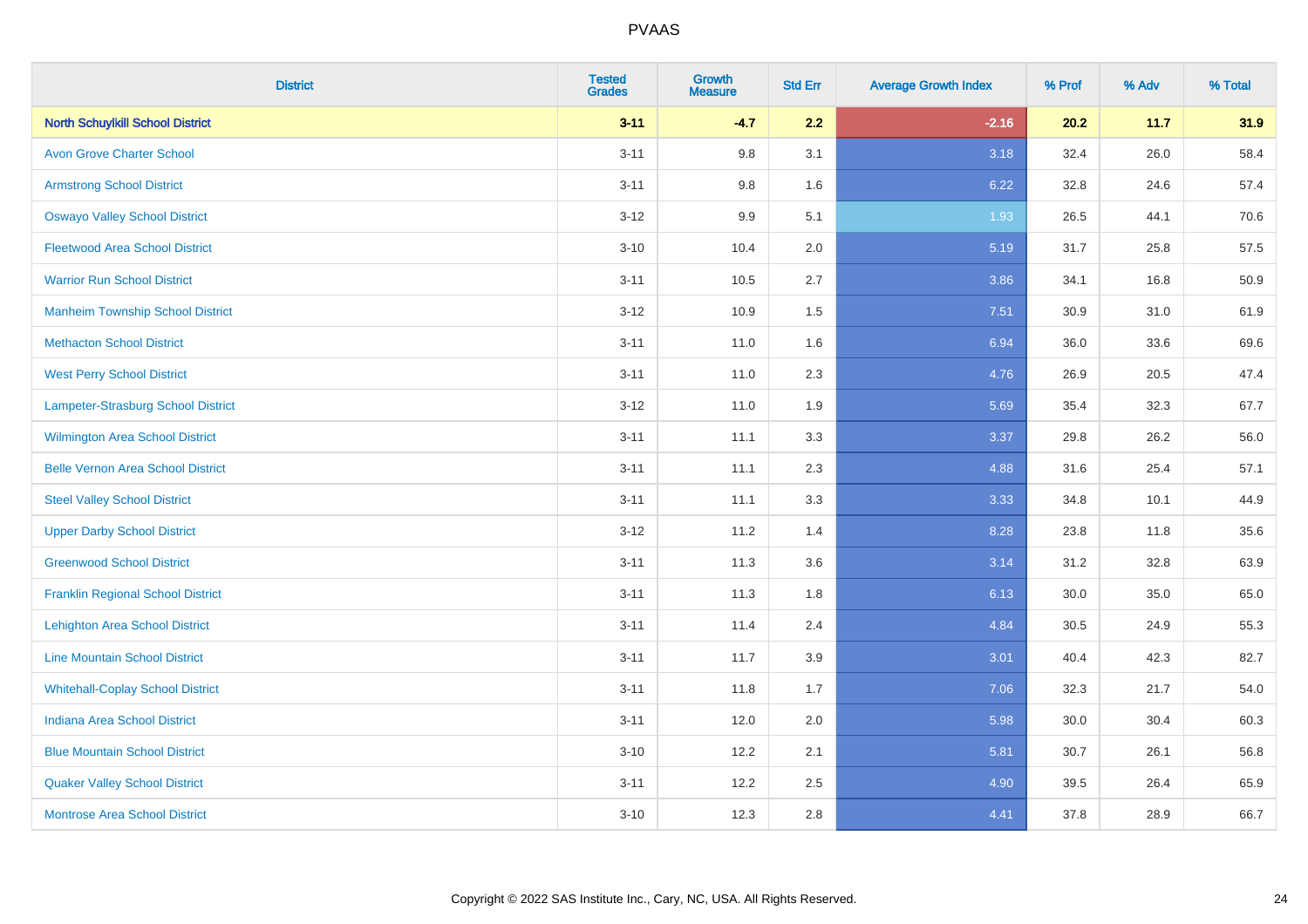| <b>District</b>                                 | <b>Tested</b><br><b>Grades</b> | <b>Growth</b><br><b>Measure</b> | <b>Std Err</b> | <b>Average Growth Index</b> | % Prof | % Adv | % Total |
|-------------------------------------------------|--------------------------------|---------------------------------|----------------|-----------------------------|--------|-------|---------|
| <b>North Schuylkill School District</b>         | $3 - 11$                       | $-4.7$                          | 2.2            | $-2.16$                     | 20.2   | 11.7  | 31.9    |
| <b>Mifflin County School District</b>           | $3 - 11$                       | 12.3                            | 1.6            | 7.69                        | 35.1   | 15.1  | 50.3    |
| <b>Cocalico School District</b>                 | $3 - 11$                       | 12.3                            | 1.9            | 6.48                        | 28.2   | 32.3  | 60.5    |
| Allegheny-Clarion Valley School District        | $3 - 10$                       | 12.3                            | 4.1            | 3.03                        | 33.3   | 19.0  | 52.4    |
| <b>Manheim Central School District</b>          | $3 - 11$                       | 12.8                            | 2.0            | 6.52                        | 27.8   | 35.4  | 63.2    |
| Pen Argyl Area School District                  | $3 - 12$                       | 12.8                            | 2.5            | 5.10                        | 28.5   | 23.8  | 52.3    |
| <b>Central York School District</b>             | $3 - 12$                       | 12.9                            | 1.5            | 8.64                        | 31.4   | 24.1  | 55.5    |
| <b>Laurel School District</b>                   | $3 - 11$                       | 13.0                            | 3.1            | 4.19                        | 30.3   | 15.7  | 46.1    |
| <b>North Pocono School District</b>             | $3 - 11$                       | 13.1                            | 3.7            | 3.54                        | 31.4   | 33.3  | 64.7    |
| <b>Maritime Academy Charter School</b>          | $3 - 10$                       | 13.2                            | 3.1            | 4.29                        | 24.0   | 1.3   | 25.3    |
| <b>Lakeland School District</b>                 | $3 - 11$                       | 13.3                            | 2.8            | 4.80                        | 22.2   | 21.2  | 43.4    |
| <b>Tuscarora School District</b>                | $3 - 11$                       | 13.4                            | 2.2            | 6.20                        | 37.1   | 26.3  | 63.4    |
| <b>Hempfield School District</b>                | $3 - 11$                       | 13.4                            | 1.3            | 10.53                       | 29.9   | 36.8  | 66.7    |
| <b>Harbor Creek School District</b>             | $3 - 11$                       | 13.4                            | 2.3            | 5.80                        | 34.5   | 40.7  | 75.2    |
| <b>Council Rock School District</b>             | $3 - 11$                       | 13.5                            | 1.1            | 12.27                       | 32.0   | 35.4  | 67.4    |
| <b>Iroquois School District</b>                 | $3 - 11$                       | 13.6                            | 2.8            | 4.83                        | 33.3   | 16.0  | 49.4    |
| <b>Upper Saint Clair School District</b>        | $3 - 11$                       | 13.8                            | 1.8            | 7.86                        | 32.2   | 44.5  | 76.7    |
| <b>Upper Merion Area School District</b>        | $3 - 11$                       | 14.0                            | 2.0            | 7.15                        | 34.4   | 32.6  | 67.0    |
| <b>Hermitage School District</b>                | $3 - 12$                       | 14.0                            | 2.5            | 5.59                        | 34.0   | 27.0  | 61.0    |
| <b>Peters Township School District</b>          | $3 - 11$                       | 14.1                            | 1.7            | 8.16                        | 35.2   | 41.6  | 76.8    |
| Penns Valley Area School District               | $3 - 12$                       | 14.1                            | 2.6            | 5.33                        | 29.6   | 23.3  | 52.9    |
| Capital Area School for the Arts Charter School | $9 - 11$                       | 14.2                            | 4.5            | 3.13                        | 27.5   | 30.0  | 57.5    |
| <b>Agora Cyber Charter School</b>               | $3 - 11$                       | 14.6                            | 2.4            | 6.03                        | 24.7   | 19.5  | 44.2    |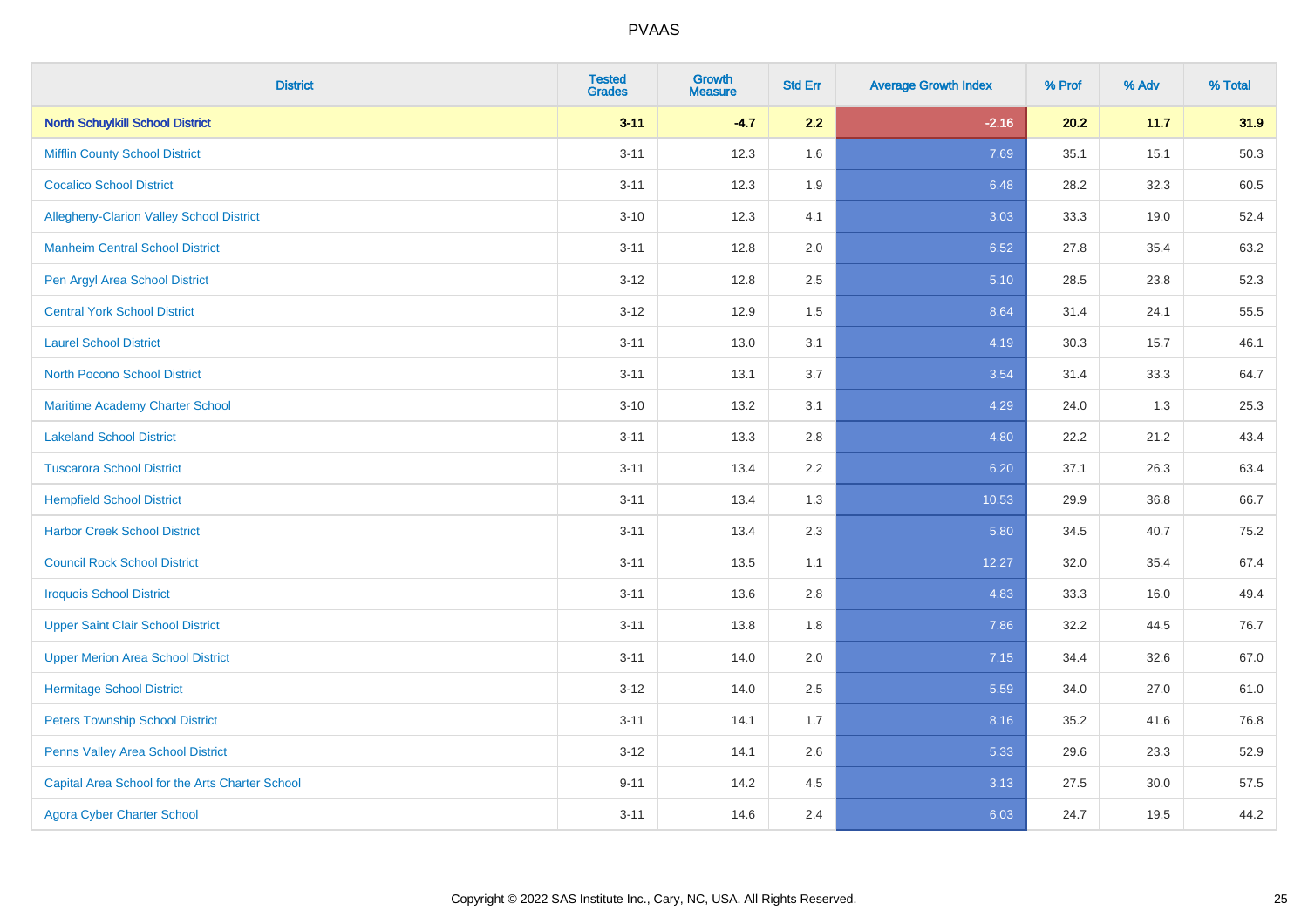| <b>District</b>                              | <b>Tested</b><br><b>Grades</b> | <b>Growth</b><br><b>Measure</b> | <b>Std Err</b> | <b>Average Growth Index</b> | % Prof | % Adv | % Total |
|----------------------------------------------|--------------------------------|---------------------------------|----------------|-----------------------------|--------|-------|---------|
| <b>North Schuylkill School District</b>      | $3 - 11$                       | $-4.7$                          | 2.2            | $-2.16$                     | 20.2   | 11.7  | 31.9    |
| <b>Coudersport Area School District</b>      | $3 - 11$                       | 14.8                            | 3.4            | 4.33                        | 34.7   | 28.0  | 62.7    |
| Lake-Lehman School District                  | $3 - 11$                       | 14.9                            | 2.8            | 5.34                        | 25.8   | 22.5  | 48.3    |
| <b>Southern York County School District</b>  | $3 - 11$                       | 15.5                            | 1.8            | 8.48                        | 37.6   | 29.2  | 66.8    |
| <b>Central Bucks School District</b>         | $3 - 11$                       | 15.5                            | 0.9            | 17.94                       | 34.8   | 41.4  | 76.2    |
| <b>Delaware Valley School District</b>       | $3 - 11$                       | 15.7                            | 1.6            | 9.62                        | 36.7   | 32.1  | 68.8    |
| <b>Punxsutawney Area School District</b>     | $3 - 11$                       | 15.8                            | 2.7            | 5.83                        | 18.6   | 29.0  | 47.6    |
| Unionville-Chadds Ford School District       | $3 - 11$                       | 15.8                            | 1.7            | 9.12                        | 31.2   | 48.0  | 79.2    |
| Palmyra Area School District                 | $3 - 11$                       | 16.2                            | 1.8            | 9.02                        | 38.8   | 34.0  | 72.8    |
| <b>Upper Dauphin Area School District</b>    | $3 - 11$                       | 16.5                            | 5.1            | 3.26                        | 37.5   | 26.8  | 64.3    |
| <b>Spring-Ford Area School District</b>      | $3 - 11$                       | 16.6                            | 1.2            | 14.02                       | 30.4   | 45.3  | 75.7    |
| <b>West Branch Area School District</b>      | $3 - 11$                       | 17.0                            | 3.3            | 5.20                        | 47.1   | 19.1  | 66.2    |
| North Penn School District                   | $3 - 11$                       | 17.6                            | 1.0            | 17.53                       | 30.8   | 35.7  | 66.4    |
| <b>Fox Chapel Area School District</b>       | $3 - 11$                       | 17.6                            | 1.9            | 9.47                        | 22.9   | 52.0  | 74.9    |
| <b>Pequea Valley School District</b>         | $3 - 11$                       | 18.0                            | 3.1            | 5.74                        | 29.2   | 37.5  | 66.7    |
| <b>North Allegheny School District</b>       | $3 - 11$                       | 18.0                            | 1.3            | 14.25                       | 30.5   | 42.9  | 73.4    |
| <b>Danville Area School District</b>         | $3 - 11$                       | 18.4                            | 2.6            | 7.19                        | 32.0   | 46.1  | 78.1    |
| <b>Souderton Area School District</b>        | $3 - 11$                       | 18.5                            | 1.4            | 12.86                       | 39.2   | 31.2  | 70.4    |
| <b>Cumberland Valley School District</b>     | $3 - 12$                       | 18.6                            | 1.2            | 15.79                       | 31.3   | 39.2  | 70.5    |
| <b>Lower Merion School District</b>          | $3 - 11$                       | 18.9                            | 1.2            | 15.42                       | 29.4   | 48.6  | 78.0    |
| <b>Saucon Valley School District</b>         | $3 - 11$                       | 18.9                            | 2.2            | 8.48                        | 26.0   | 39.6  | 65.6    |
| <b>Berlin Brothersvalley School District</b> | $3 - 11$                       | 19.6                            | 4.0            | 4.93                        | 28.3   | 41.3  | 69.6    |
| <b>Dallastown Area School District</b>       | $3 - 11$                       | 19.9                            | 1.4            | 14.14                       | 36.8   | 34.2  | 71.0    |